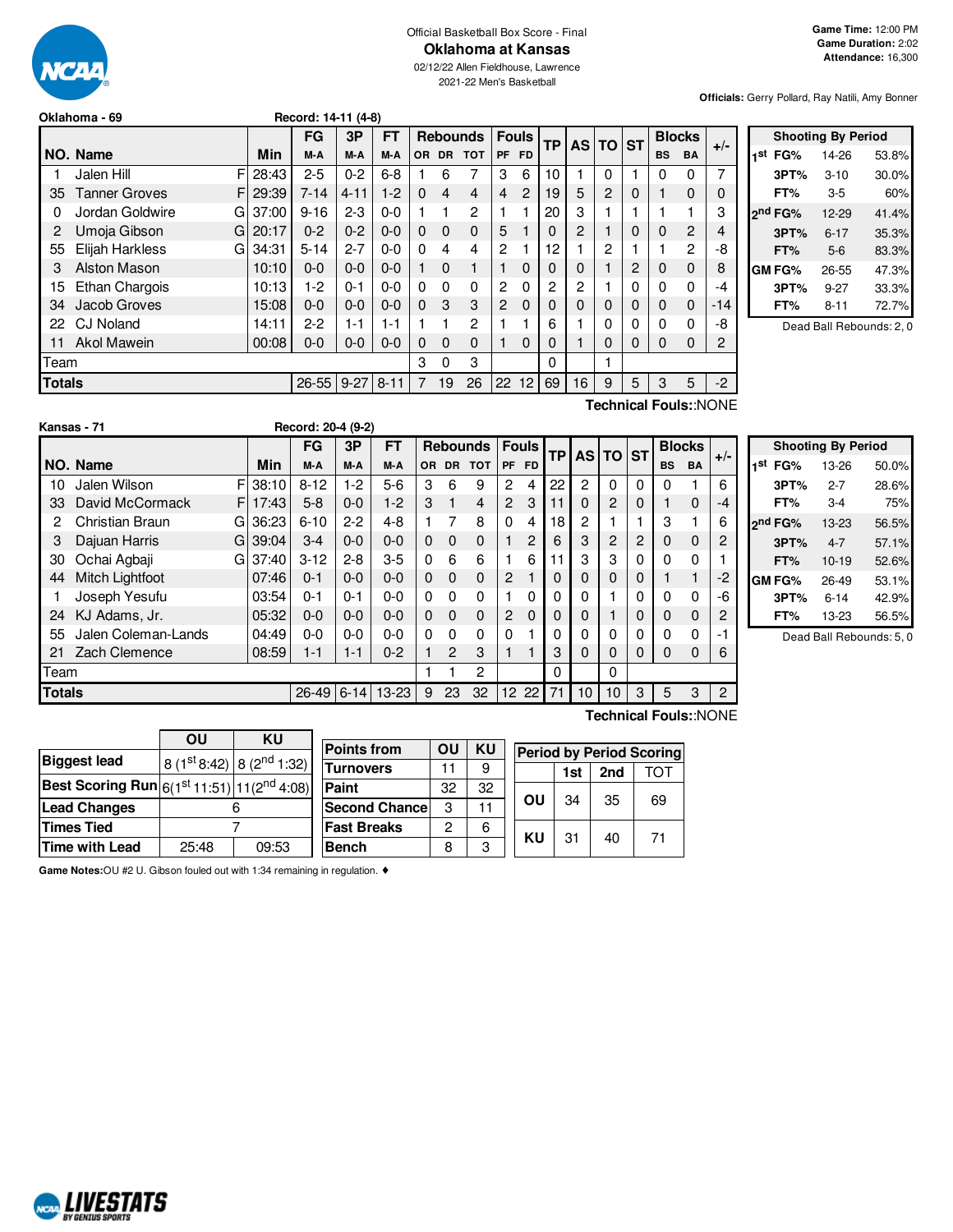

# **Oklahoma at Kansas**

02/12/22 Allen Fieldhouse, Lawrence 2021-22 Men's Basketball

**Officials:** Gerry Pollard, Ray Natili, Amy Bonner

# **Period 1**

| <b>Quarter Starters:</b> |                                                                   |            |               |              |                                   |                                                               |
|--------------------------|-------------------------------------------------------------------|------------|---------------|--------------|-----------------------------------|---------------------------------------------------------------|
| ΚU                       | 2 Braun C                                                         | 3 Harris D | 10 Wilson J   |              | 30 Agbaji O                       | 33 McCormack D                                                |
| OU                       | 0 Goldwire J                                                      | 1 Hill J   | 2 Gibson U    |              | 35 Groves T                       | 55 Harkless E                                                 |
| <b>Game Time</b>         | <b>KU</b>                                                         |            | <b>Score</b>  | <b>Diff</b>  |                                   | OU                                                            |
| 20:00                    | 33 MCCORMACK D jumpball won                                       |            |               |              | 35 GROVES T jumpball lost         |                                                               |
| 19:34                    | 33 MCCORMACK D 2pt FG outside the paint, jump shot missed         |            |               |              |                                   |                                                               |
| 19:31                    | 33 MCCORMACK D offensive rebound (1)                              |            |               |              |                                   |                                                               |
| 19:29                    | 33 MCCORMACK D 2pt FG second chance in the paint, layup<br>missed |            |               |              |                                   |                                                               |
| 19:28                    | 33 MCCORMACK D offensive rebound (2)                              |            |               |              |                                   |                                                               |
| 19:28                    | 33 MCCORMACK D foul drawn (1)                                     |            |               |              | 35 GROVES T foul shooting (1 - 1) |                                                               |
| 19:28                    | 33 MCCORMACK D free throw 1 - 2 missed                            |            |               |              |                                   |                                                               |
| 19:28                    | offensive dead ball rebound (1)                                   |            |               |              |                                   |                                                               |
| 19:28                    | 33 MCCORMACK D free throw 2 - 2 made (1)                          |            | $1-0$         | $\mathbf{1}$ |                                   |                                                               |
| 19:05                    |                                                                   |            |               |              | 1 HILL J 3pt FG, jump shot missed |                                                               |
| 19:02                    | 33 MCCORMACK D defensive rebound (3)                              |            |               |              |                                   |                                                               |
| 18:41                    | 30 AGBAJI O 2pt FG in the paint, layup missed                     |            |               |              |                                   |                                                               |
| 18:36                    | 10 WILSON J offensive rebound (1)                                 |            |               |              |                                   |                                                               |
| 18:36                    | 10 WILSON J 2pt FG second chance in the paint, layup made<br>(2)  |            | $3-0$         | 3            |                                   |                                                               |
| 18:08                    |                                                                   |            | $3 - 2$       | $\mathbf{1}$ |                                   | 1 HILL J 2pt FG in the paint, jump shot made (2)              |
| 18:08                    |                                                                   |            |               |              | 35 GROVES T assist (1)            |                                                               |
| 17:52                    | 2 BRAUN C turnover bad pass (1)                                   |            |               |              |                                   |                                                               |
| 17:35                    |                                                                   |            | $3-5$         | -2           |                                   | 55 HARKLESS E 3pt FG from turnover, jump shot made (3)        |
| 17:35                    |                                                                   |            |               |              | 0 GOLDWIRE J assist (1)           |                                                               |
| 17:07                    | 30 AGBAJI O 3pt FG, jump shot missed                              |            |               |              |                                   |                                                               |
| 17:05                    |                                                                   |            |               |              | 35 GROVES T defensive rebound (1) |                                                               |
| 16:47                    |                                                                   |            |               |              |                                   | 35 GROVES T 3pt FG, jump shot missed                          |
| 16:45                    | 2 BRAUN C defensive rebound (1)                                   |            |               |              |                                   |                                                               |
| 16:33                    | 33 MCCORMACK D 2pt FG in the paint, hook shot made (3)            |            | $5 - 5$       | 0            |                                   |                                                               |
| 16:15                    |                                                                   |            | $5 - 7$       | -2           |                                   | 0 GOLDWIRE J 2pt FG in the paint, layup made (2)              |
| 16:15                    |                                                                   |            |               |              | 35 GROVES T assist (2)            |                                                               |
| 15:57                    | 33 MCCORMACK D 2pt FG outside the paint, hook shot made<br>(5)    |            | $7 - 7$       | 0            |                                   |                                                               |
| 15:38                    |                                                                   |            |               |              |                                   | 35 GROVES T 3pt FG, jump shot missed                          |
| 15:35                    | 30 AGBAJI O defensive rebound (1)                                 |            |               |              |                                   |                                                               |
| 15:29                    | 33 MCCORMACK D 2pt FG fast break in the paint, layup made<br>(7)  |            | $9 - 7$       | $\mathbf{2}$ |                                   |                                                               |
| 15:29                    | 30 AGBAJI O assist (1)                                            |            |               |              |                                   |                                                               |
| 15:09                    |                                                                   |            | $9-9$         | 0            |                                   | 0 GOLDWIRE J 2pt FG in the paint, floating jump shot made (4) |
| 14:50                    | 3 HARRIS D turnover bad pass (1)                                  |            |               |              | 1 HILL J steal (1)                |                                                               |
| 14:46                    |                                                                   |            | Timeout media |              |                                   |                                                               |
| 14:46                    | 33 MCCORMACK D substitution out                                   |            |               |              |                                   |                                                               |
| 14:46                    | 44 LIGHTFOOT M substitution in                                    |            |               |              |                                   |                                                               |
| 14:46                    |                                                                   |            |               |              | 0 GOLDWIRE J substitution out     |                                                               |
| 14:46                    |                                                                   |            |               |              | 1 HILL J substitution out         |                                                               |
| 14:46                    |                                                                   |            |               |              | 35 GROVES T substitution out      |                                                               |
| 14:46                    |                                                                   |            |               |              | 3 MASON A substitution in         |                                                               |

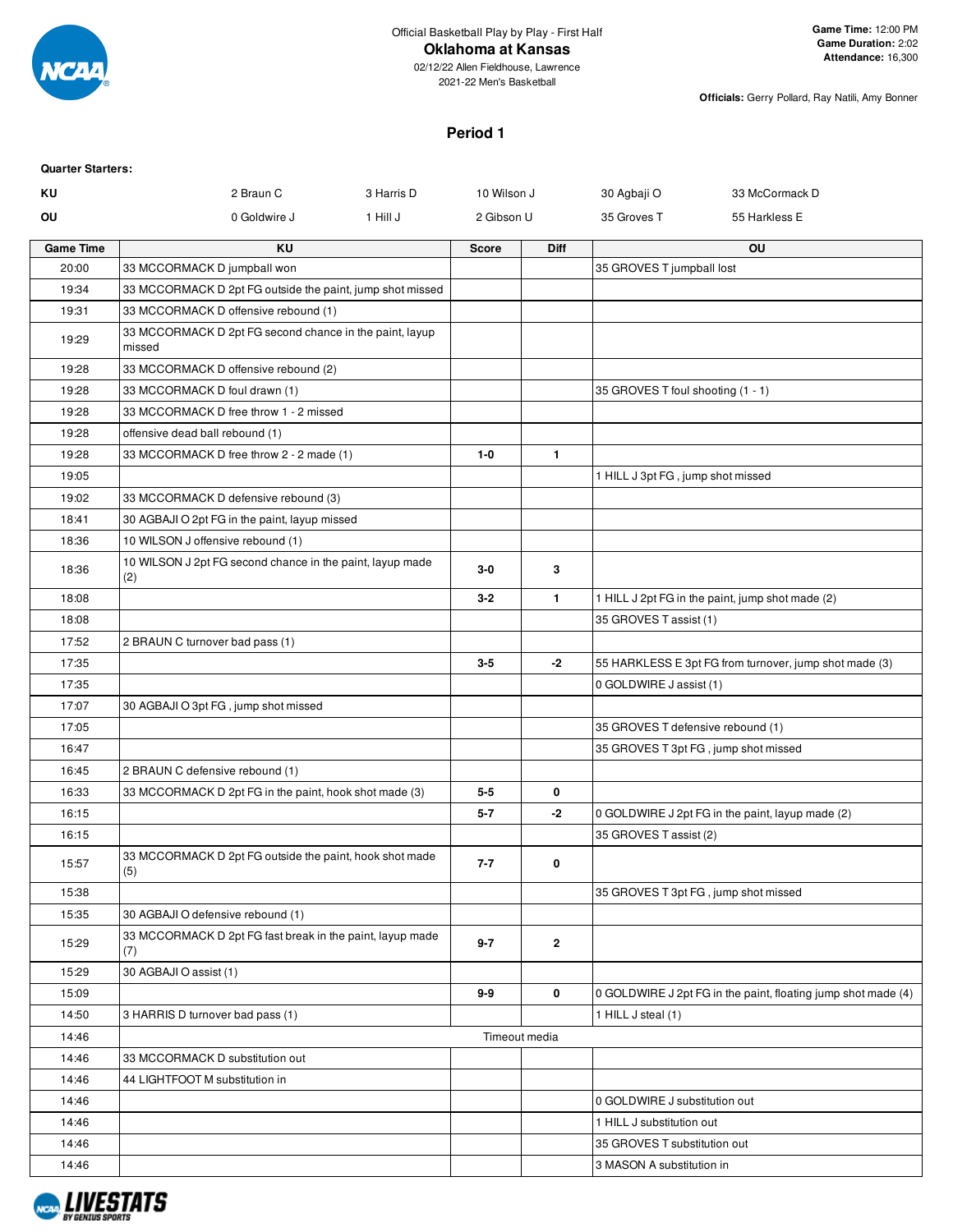

02/12/22 Allen Fieldhouse, Lawrence 2021-22 Men's Basketball

| Game Time | ΚU                                                          | Score     | Diff           | <b>OU</b>                                                                       |
|-----------|-------------------------------------------------------------|-----------|----------------|---------------------------------------------------------------------------------|
| 14:46     |                                                             |           |                | 15 CHARGOIS E substitution in                                                   |
| 14:46     |                                                             |           |                | 34 GROVES J substitution in                                                     |
| 14:27     |                                                             |           |                | 55 HARKLESS E 2pt FG from turnover in the paint, turnaround<br>jump shot missed |
| 14:24     | 10 WILSON J defensive rebound (2)                           |           |                |                                                                                 |
| 14:19     | 30 AGBAJI O 2pt FG outside the paint, jump shot made (2)    | $11-9$    | $\overline{2}$ |                                                                                 |
| 14:01     |                                                             | 11-11     | 0              | 55 HARKLESS E 2pt FG in the paint, floating jump shot made<br>(5)               |
| 13:47     | 30 AGBAJI O turnover lost ball (1)                          |           |                |                                                                                 |
| 13:30     |                                                             |           |                | 55 HARKLESS E 3pt FG from turnover, jump shot missed                            |
| 13:29     | defensive rebound (8)                                       |           |                |                                                                                 |
| 13:29     | 10 WILSON J substitution out                                |           |                |                                                                                 |
| 13:29     | 1 YESUFU J substitution in                                  |           |                |                                                                                 |
| 13:29     |                                                             |           |                | 2 GIBSON U substitution out                                                     |
| 13:29     |                                                             |           |                | 0 GOLDWIRE J substitution in                                                    |
| 13:11     | 44 LIGHTFOOT M foul drawn (1)                               |           |                | 15 CHARGOIS E foul personal (1 - 2)                                             |
| 13:03     | 30 AGBAJI O foul drawn (1)                                  |           |                | 34 GROVES J foul personal (1 - 3)                                               |
| 12:55     | 1 YESUFU J 3pt FG, jump shot missed                         |           |                |                                                                                 |
| 12:50     |                                                             |           |                | 34 GROVES J defensive rebound (1)                                               |
| 12:33     |                                                             | $11 - 13$ | -2             | 15 CHARGOIS E 2pt FG outside the paint, jump shot made (2)                      |
| 12:15     | 30 AGBAJI O 3pt FG, jump shot missed                        |           |                |                                                                                 |
| 12:11     |                                                             |           |                | 55 HARKLESS E defensive rebound (1)                                             |
| 11:51     |                                                             | $11 - 15$ | -4             | 55 HARKLESS E 2pt FG in the paint, driving layup made (7)                       |
| 11:39     |                                                             |           | Timeout media  |                                                                                 |
| 11:39     | 2 BRAUN C substitution out                                  |           |                |                                                                                 |
| 11:39     | 44 LIGHTFOOT M substitution out                             |           |                |                                                                                 |
| 11:39     | 10 WILSON J substitution in                                 |           |                |                                                                                 |
| 11:39     | 33 MCCORMACK D substitution in                              |           |                |                                                                                 |
| 11:39     |                                                             |           |                | 3 MASON A substitution out                                                      |
| 11:39     |                                                             |           |                | 15 CHARGOIS E substitution out                                                  |
| 11:39     |                                                             |           |                | 34 GROVES J substitution out                                                    |
| 11:39     |                                                             |           |                | 55 HARKLESS E substitution out                                                  |
| 11:39     |                                                             |           |                | 1 HILL J substitution in                                                        |
| 11:39     |                                                             |           |                | 2 GIBSON U substitution in                                                      |
| 11:39     |                                                             |           |                | 22 NOLAND C substitution in                                                     |
| 11:39     |                                                             |           |                | 35 GROVES T substitution in                                                     |
| 11:31     | 3 HARRIS D 2pt FG in the paint, floating jump shot made (2) | $13 - 15$ | $-2$           |                                                                                 |
| 11:11     |                                                             | 13-17     | -4             | 0 GOLDWIRE J 2pt FG in the paint, driving layup made (6)                        |
| 10:54     | 33 MCCORMACK D foul offensive (1 - 1)                       |           |                | 35 GROVES T foul drawn (1)                                                      |
| 10:54     | 33 MCCORMACK D turnover offensive (1)                       |           |                |                                                                                 |
| 10:54     | 33 MCCORMACK D substitution out                             |           |                |                                                                                 |
| 10:54     | 24 ADAMS, JR. K substitution in                             |           |                |                                                                                 |
| 10:31     |                                                             | 13-19     | -6             | 35 GROVES T 2pt FG from turnover in the paint, driving layup<br>made $(2)$      |
| 10:31     | Timeout 30 Sec                                              |           |                |                                                                                 |
| 10:31     | 1 YESUFU J substitution out                                 |           |                |                                                                                 |
| 10:31     | 55 COLEMAN-LANDS J substitution in                          |           |                |                                                                                 |
| 10:08     | 30 AGBAJI O 3pt FG, jump shot made (5)                      | 16-19     | -3             |                                                                                 |
| 10:08     | 3 HARRIS D assist (1)                                       |           |                |                                                                                 |
| 09:36     |                                                             | 16-22     | -6             | 22 NOLAND C 3pt FG, jump shot made (3)                                          |

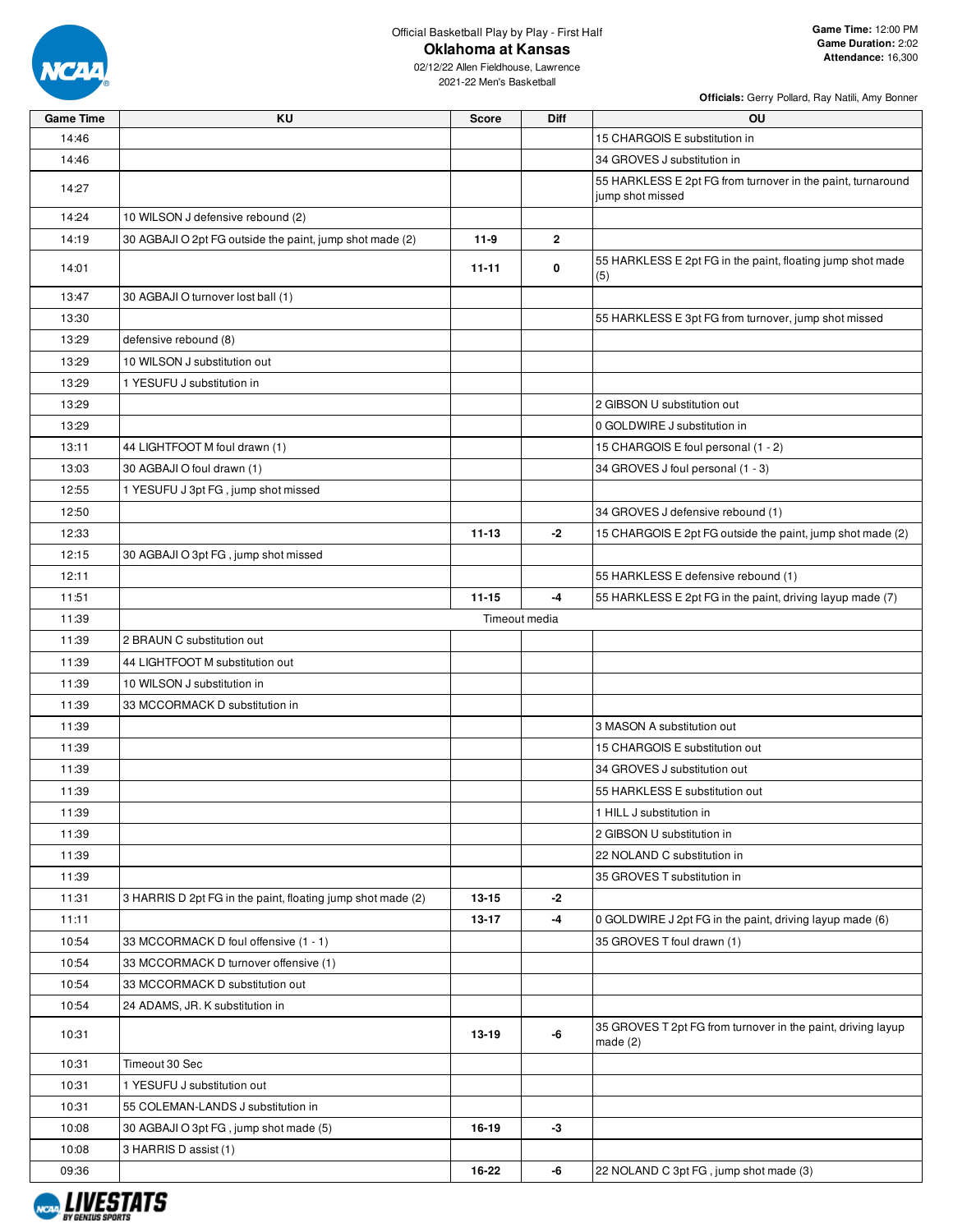

02/12/22 Allen Fieldhouse, Lawrence 2021-22 Men's Basketball

| <b>Game Time</b> | KU                                                                         | <b>Score</b> | Diff          | OU                                                            |
|------------------|----------------------------------------------------------------------------|--------------|---------------|---------------------------------------------------------------|
| 09:36            |                                                                            |              |               | 2 GIBSON U assist (1)                                         |
| 09:13            | 24 ADAMS, JR. K foul offensive (1 - 2)                                     |              |               | 2 GIBSON U foul drawn (1)                                     |
| 09:13            | 24 ADAMS, JR. K turnover offensive (1)                                     |              |               |                                                               |
| 09:13            |                                                                            |              |               | 22 NOLAND C substitution out                                  |
| 09:13            |                                                                            |              |               | 55 HARKLESS E substitution in                                 |
| 08:55            | 24 ADAMS, JR. K foul personal (2 - 3)                                      |              |               | 1 HILL J foul drawn (1)                                       |
| 08:42            |                                                                            | 16-24        | -8            | 35 GROVES T 2pt FG from turnover in the paint, layup made (4) |
| 08:42            |                                                                            |              |               | 2 GIBSON U assist (2)                                         |
| 08:18            | 30 AGBAJI O foul drawn (2)                                                 |              |               | 2 GIBSON U foul personal (1 - 4)                              |
| 08:18            | 24 ADAMS, JR. K substitution out                                           |              |               |                                                               |
| 08:18            | 44 LIGHTFOOT M substitution in                                             |              |               |                                                               |
| 08:18            |                                                                            |              |               | 2 GIBSON U substitution out                                   |
| 08:18            |                                                                            |              |               | 3 MASON A substitution in                                     |
| 08:18            |                                                                            |              |               | 35 GROVES T substitution out                                  |
| 08:18            |                                                                            |              |               | 15 CHARGOIS E substitution in                                 |
| 08:03            | 44 LIGHTFOOT M 2pt FG in the paint, dunk, blocked                          |              |               |                                                               |
| 08:03            |                                                                            |              |               | 55 HARKLESS E block (1)                                       |
| 08:02            | offensive rebound (9)                                                      |              |               |                                                               |
| 08:02            | 3 HARRIS D substitution out                                                |              |               |                                                               |
| 08:02            | 1 YESUFU J substitution in                                                 |              |               |                                                               |
| 08:02            | 55 COLEMAN-LANDS J substitution out                                        |              |               |                                                               |
| 08:02            | 2 BRAUN C substitution in                                                  |              |               |                                                               |
| 07:57            | 2 BRAUN C 2pt FG second chance outside the paint, jump shot<br>missed      |              |               |                                                               |
| 07:55            |                                                                            |              |               | 1 HILL J defensive rebound (1)                                |
| 07:45            | 1 YESUFU J foul personal (1 - 4)                                           |              |               | 0 GOLDWIRE J foul drawn (1)                                   |
| 07:45            |                                                                            |              | Timeout media |                                                               |
| 07:44            |                                                                            |              |               | 1 HILL J substitution out                                     |
| 07:44            |                                                                            |              |               | 3 MASON A substitution out                                    |
| 07:44            |                                                                            |              |               | 2 GIBSON U substitution in                                    |
| 07:44            |                                                                            |              |               | 34 GROVES J substitution in                                   |
| 07:37            |                                                                            |              |               | 0 GOLDWIRE J 2pt FG in the paint, layup blocked               |
| 07:37            | 44 LIGHTFOOT M block (1)                                                   |              |               |                                                               |
| 07:37            |                                                                            |              |               | offensive rebound (5)                                         |
| 07:31            |                                                                            |              |               | 2 GIBSON U turnover bad pass (1)                              |
| 07:31            |                                                                            |              |               | 0 GOLDWIRE J substitution out                                 |
| 07:31            |                                                                            |              |               | 3 MASON A substitution in                                     |
| 07:24            | 1 YESUFU J turnover lost ball (1)                                          |              |               | 3 MASON A steal (1)                                           |
| 07:06            |                                                                            |              |               | 15 CHARGOIS E turnover bad pass (1)                           |
| 07:06            | 1 YESUFU J substitution out                                                |              |               |                                                               |
| 07:06            | 3 HARRIS D substitution in                                                 |              |               |                                                               |
| 06:55            | 3 HARRIS D 2pt FG from turnover outside the paint, jump shot<br>made $(4)$ | 18-24        | -6            |                                                               |
| 06:27            |                                                                            |              |               | 15 CHARGOIS E 3pt FG, jump shot missed                        |
| 06:23            | 30 AGBAJI O defensive rebound (2)                                          |              |               |                                                               |
| 06:20            | 30 AGBAJI O 2pt FG in the paint, layup missed                              |              |               |                                                               |
| 06:18            | 10 WILSON J offensive rebound (3)                                          |              |               |                                                               |
| 06:17            | 10 WILSON J 2pt FG second chance in the paint, layup made<br>(4)           | 20-24        | -4            |                                                               |
| 06:16            |                                                                            |              |               | Timeout 30 Sec                                                |
|                  |                                                                            |              |               |                                                               |

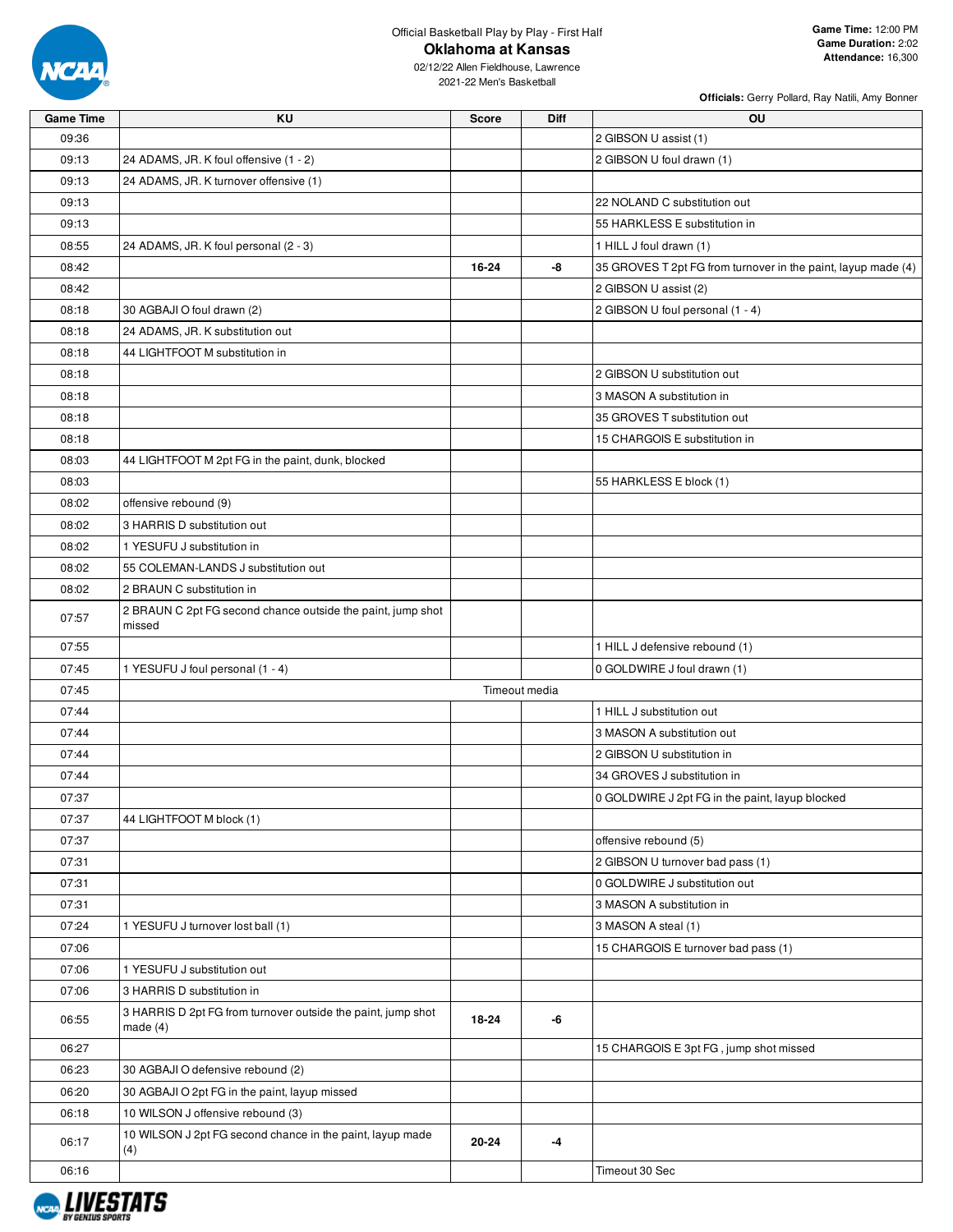

02/12/22 Allen Fieldhouse, Lawrence 2021-22 Men's Basketball

| <b>Game Time</b> | KU                                                          | <b>Score</b>  | <b>Diff</b> | <b>OU</b>                                                             |
|------------------|-------------------------------------------------------------|---------------|-------------|-----------------------------------------------------------------------|
| 06:16            |                                                             |               |             | 3 MASON A substitution out                                            |
| 06:16            |                                                             |               |             | 15 CHARGOIS E substitution out                                        |
| 06:16            |                                                             |               |             | 34 GROVES J substitution out                                          |
| 06:16            |                                                             |               |             | 0 GOLDWIRE J substitution in                                          |
| 06:16            |                                                             |               |             | 1 HILL J substitution in                                              |
| 06:16            |                                                             |               |             | 35 GROVES T substitution in                                           |
| 05:56            | 44 LIGHTFOOT M foul shooting (1 - 5)                        |               |             | 1 HILL J foul drawn (2)                                               |
| 05:56            |                                                             |               |             | 1 HILL J free throw 1 - 2 missed                                      |
| 05:56            |                                                             |               |             | offensive dead ball rebound (1)                                       |
| 05:56            |                                                             |               |             | 2 GIBSON U substitution out                                           |
| 05:56            |                                                             |               |             | 22 NOLAND C substitution in                                           |
| 05:56            |                                                             | $20 - 25$     | -5          | 1 HILL J free throw 2 - 2 made (3)                                    |
| 05:37            | 3 HARRIS D 2pt FG in the paint, floating jump shot made (6) | $22 - 25$     | $-3$        |                                                                       |
| 05:20            |                                                             |               |             | 35 GROVES T 3pt FG, jump shot missed                                  |
| 05:17            | 10 WILSON J defensive rebound (4)                           |               |             |                                                                       |
| 05:07            | 3 HARRIS D 2pt FG in the paint, floating jump shot missed   |               |             |                                                                       |
| 05:04            |                                                             |               |             | 1 HILL J defensive rebound (2)                                        |
| 04:41            | 44 LIGHTFOOT M foul shooting (2 - 6)                        |               |             | 35 GROVES T foul drawn (2)                                            |
| 04:41            |                                                             | 22-26         | $-4$        | 35 GROVES T free throw 1 - 2 made (5)                                 |
| 04:41            | 44 LIGHTFOOT M substitution out                             |               |             |                                                                       |
| 04:41            | 33 MCCORMACK D substitution in                              |               |             |                                                                       |
| 04:40            |                                                             |               |             | 35 GROVES T free throw 2 - 2 missed                                   |
| 04:39            | 10 WILSON J defensive rebound (5)                           |               |             |                                                                       |
| 04:28            | 30 AGBAJI O turnover bad pass (2)                           |               |             | 0 GOLDWIRE J steal (1)                                                |
| 04:23            |                                                             |               |             | 55 HARKLESS E 2pt FG from turnover in the paint, layup<br>blocked     |
| 04:23            | 33 MCCORMACK D block (1)                                    |               |             |                                                                       |
| 04:18            |                                                             |               |             | 1 HILL J offensive rebound (3)                                        |
| 04:10            | 3 HARRIS D steal (1)                                        |               |             | 55 HARKLESS E turnover lost ball (1)                                  |
| 04:09            | 3 HARRIS D foul drawn (1)                                   |               |             | 1 HILL J foul personal (1 - 5)                                        |
| 04:09            |                                                             |               |             | 55 HARKLESS E substitution out                                        |
| 04:09            |                                                             |               |             | 2 GIBSON U substitution in                                            |
| 03:58            | 10 WILSON J 3pt FG from turnover, jump shot missed          |               |             |                                                                       |
| 03:53            |                                                             |               |             | 1 HILL J defensive rebound (4)                                        |
| 03:37            |                                                             |               |             | 0 GOLDWIRE J 2pt FG outside the paint, turnaround jump shot<br>missed |
| 03:33            |                                                             |               |             | 22 NOLAND C offensive rebound (1)                                     |
| 03:33            |                                                             | 22-28         | -6          | 22 NOLAND C 2pt FG second chance in the paint, layup made<br>(5)      |
| 03:33            | 3 HARRIS D foul shooting (1 - 7)                            |               |             | 22 NOLAND C foul drawn (1)                                            |
| 03:33            |                                                             | Timeout media |             |                                                                       |
| 03:33            | 30 AGBAJI O substitution out                                |               |             |                                                                       |
| 03:33            | 55 COLEMAN-LANDS J substitution in                          |               |             |                                                                       |
| 03:33            |                                                             | 22-29         | $-7$        | 22 NOLAND C free throw 1 - 1 made (6)                                 |
| 03:22            | 55 COLEMAN-LANDS J foul drawn (1)                           |               |             | 2 GIBSON U foul personal (2 - 6)                                      |
| 03:22            |                                                             |               |             | 2 GIBSON U substitution out                                           |
| 03:22            |                                                             |               |             | 55 HARKLESS E substitution in                                         |
| 03:04            | 10 WILSON J foul drawn (1)                                  |               |             | 1 HILL J foul shooting (2 - 7)                                        |
| 03:04            | 10 WILSON J free throw 1 - 2 made (5)                       | 23-29         | -6          |                                                                       |
| 03:04            | 10 WILSON J free throw 2 - 2 made (6)                       | 24-29         | -5          |                                                                       |

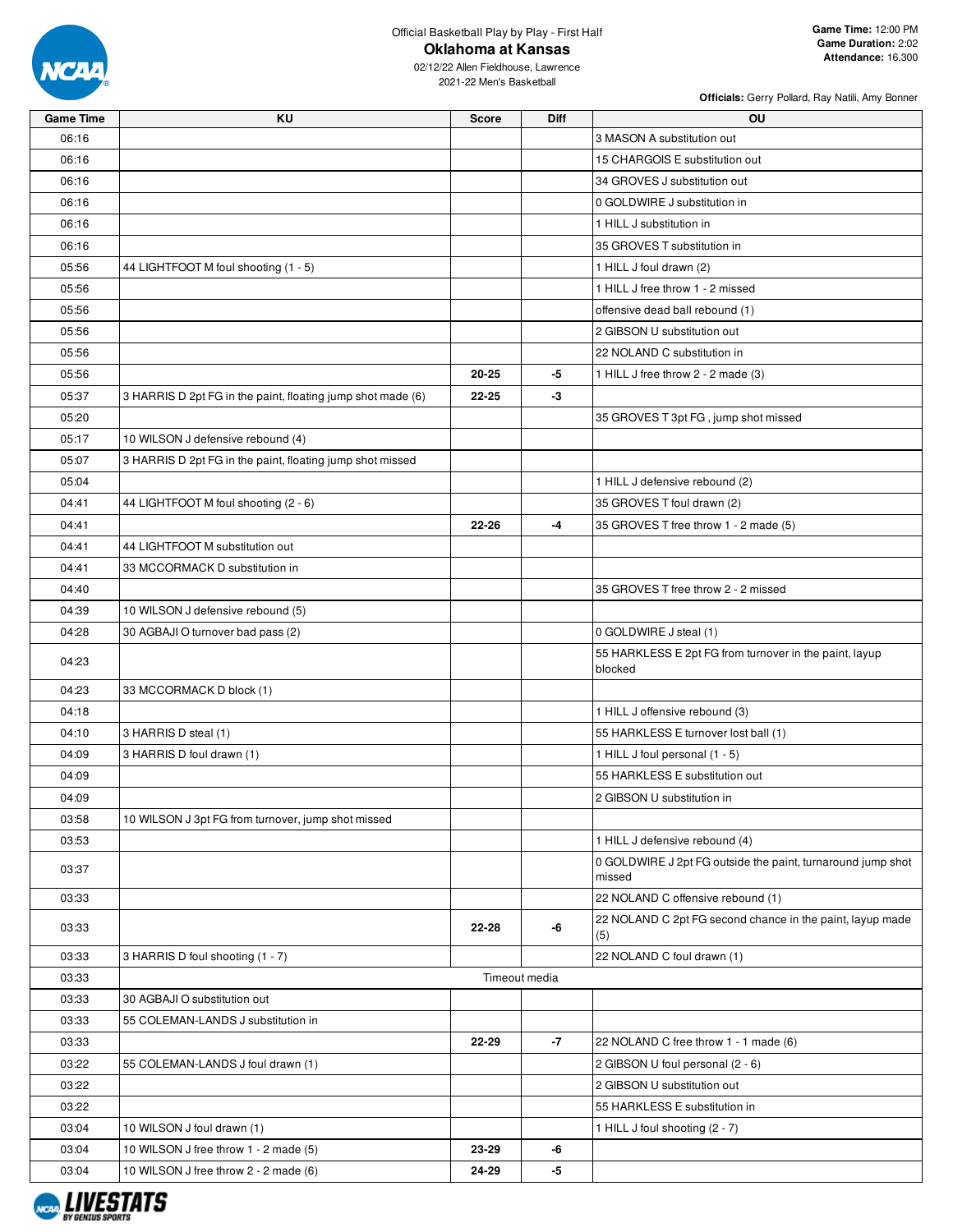

02/12/22 Allen Fieldhouse, Lawrence 2021-22 Men's Basketball

| <b>Game Time</b> | <b>KU</b>                                                   | <b>Score</b>         | <b>Diff</b> | OU                                                  |
|------------------|-------------------------------------------------------------|----------------------|-------------|-----------------------------------------------------|
| 02:43            |                                                             | 24-32                | -8          | 35 GROVES T 3pt FG, jump shot made (8)              |
| 02:43            |                                                             |                      |             | 0 GOLDWIRE J assist (2)                             |
| 02:41            | Timeout 30 Sec                                              |                      |             |                                                     |
| 02:41            | 33 MCCORMACK D substitution out                             |                      |             |                                                     |
| 02:41            | 55 COLEMAN-LANDS J substitution out                         |                      |             |                                                     |
| 02:41            | 24 ADAMS, JR. K substitution in                             |                      |             |                                                     |
| 02:41            | 30 AGBAJI O substitution in                                 |                      |             |                                                     |
| 02:41            |                                                             |                      |             | 1 HILL J substitution out                           |
| 02:41            |                                                             |                      |             | 34 GROVES J substitution in                         |
| 02:31            | 10 WILSON J 2pt FG in the paint, layup made (8)             | 26-32                | -6          |                                                     |
| 02:15            |                                                             | 26-34                | -8          | 0 GOLDWIRE J 2pt FG in the paint, layup made (8)    |
| 01:49            | 2 BRAUN C 3pt FG, jump shot made (3)                        | 29-34                | $-5$        |                                                     |
| 01:49            | 10 WILSON J assist (1)                                      |                      |             |                                                     |
| 01:16            |                                                             |                      |             | 55 HARKLESS E 2pt FG in the paint, jump shot missed |
| 01:13            | 10 WILSON J defensive rebound (6)                           |                      |             |                                                     |
| 00:45            | 2 BRAUN C 2pt FG in the paint, driving layup missed         |                      |             |                                                     |
| 00:41            | 2 BRAUN C offensive rebound (2)                             |                      |             |                                                     |
| 00:41            | 2 BRAUN C 2pt FG second chance in the paint, layup made (5) | 31-34                | $-3$        |                                                     |
| 00:13            |                                                             |                      |             | 55 HARKLESS E 3pt FG, jump shot missed              |
| 00:10            | 30 AGBAJI O defensive rebound (3)                           |                      |             |                                                     |
| 00:00            | 30 AGBAJI O 3pt FG, jump shot missed                        |                      |             |                                                     |
| 00:00            |                                                             |                      |             | 34 GROVES J defensive rebound (2)                   |
|                  |                                                             | <b>END OF PERIOD</b> |             |                                                     |
|                  |                                                             | KU 31-34 OU          |             |                                                     |

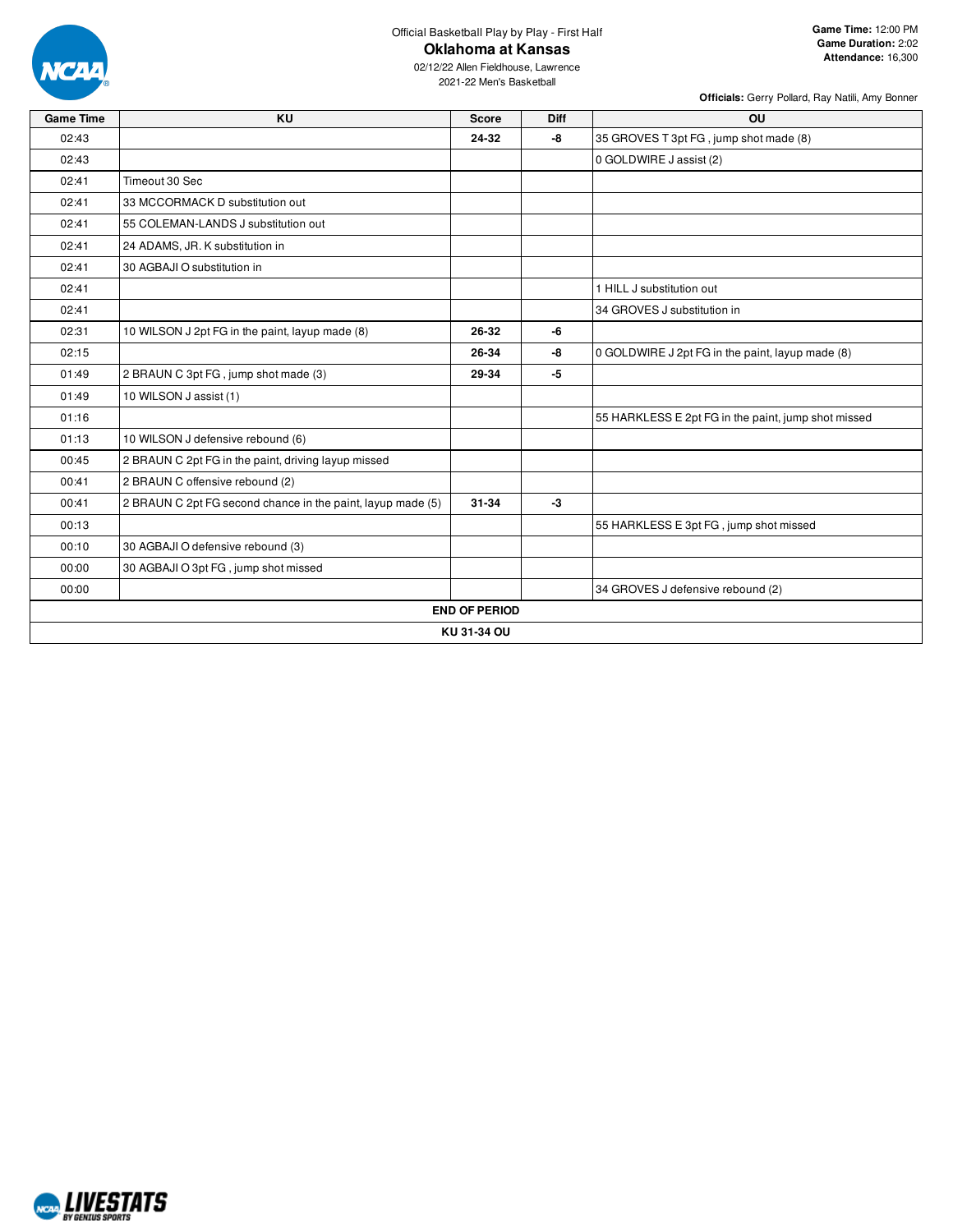

#### Official Basketball Box Score - First Half **Oklahoma at Kansas**

02/12/22 Allen Fieldhouse, Lawrence 2021-22 Men's Basketball

**Officials:** Gerry Pollard, Ray Natili, Amy Bonner

#### **Oklahoma - 34**

|               |                           |       | FG      | 3P         | FТ      |          |                | <b>Rebounds</b> |           | <b>Fouls</b> | <b>TP</b> |                | AS TO ST |   |           | <b>Blocks</b> | $+/-$    |  |
|---------------|---------------------------|-------|---------|------------|---------|----------|----------------|-----------------|-----------|--------------|-----------|----------------|----------|---|-----------|---------------|----------|--|
|               | NO. Name                  | Min   | M-A     | M-A        | M-A     | OR       | <b>DR</b>      | <b>TOT</b>      | <b>PF</b> | <b>FD</b>    |           |                |          |   | <b>BS</b> | <b>BA</b>     |          |  |
|               | F<br>Jalen Hill           | 12:44 | 1-2     | $0 - 1$    | $1 - 2$ |          | 3              | 4               | 2         | 2            | 3         | 0              | 0        |   | 0         | 0             | 8        |  |
| 35            | <b>Tanner Groves</b><br>F | 14:51 | $3-6$   | $1 - 4$    | $1 - 2$ | $\Omega$ |                |                 |           | 2            | 8         | 2              | 0        | 0 | 0         | $\mathbf 0$   | 3        |  |
| 0             | Jordan Goldwire<br>G      | 17:28 | $4-6$   | $0 - 0$    | $0-0$   | $\Omega$ | $\mathbf{0}$   | $\Omega$        | $\Omega$  |              | 8         | $\mathbf{2}$   | 0        |   | $\Omega$  |               | 7        |  |
| 2             | Umoja Gibson<br>G         | 12:27 | $0 - 0$ | $0 - 0$    | $0-0$   | $\Omega$ | $\Omega$       | $\Omega$        | 2         |              | 0         | $\overline{2}$ |          | 0 | $\Omega$  | $\Omega$      | 3        |  |
| 55            | Elijah Harkless<br>G      | 16:47 | $3-8$   | $1-3$      | $0-0$   | $\Omega$ |                |                 | $\Omega$  | 0            | 7         | $\Omega$       |          | 0 |           |               | $-2$     |  |
| 3             | Alston Mason              | 04:56 | $0 - 0$ | $0 - 0$    | $0-0$   | $\Omega$ | $\Omega$       | $\Omega$        | $\Omega$  | $\Omega$     | 0         | $\Omega$       | 0        |   | $\Omega$  | 0             | $\Omega$ |  |
| 15            | Ethan Chargois            | 05:09 | $-2$    | $0 - 1$    | $0 - 0$ | $\Omega$ | $\Omega$       | $\Omega$        |           | $\Omega$     | 2         | $\Omega$       |          | 0 | $\Omega$  | 0             | 0        |  |
| 34            | Jacob Groves              | 07:16 | $0 - 0$ | $0 - 0$    | $0-0$   | $\Omega$ | $\overline{2}$ | $\overline{c}$  |           | $\Omega$     | 0         | $\Omega$       | 0        | 0 | $\Omega$  | $\Omega$      | -5       |  |
| 22            | <b>CJ Noland</b>          | 08:22 | $2 - 2$ | 1-1        | $1 - 1$ |          | 0              |                 | $\Omega$  |              | 6         | 0              | 0        | 0 | 0         | 0             |          |  |
| Team          |                           |       |         |            |         |          | $\Omega$       |                 |           |              | 0         |                | 0        |   |           |               |          |  |
| <b>Totals</b> |                           |       | 14-26   | $3-10$ 3-5 |         | 3        |                | 10              |           |              | 34        | 6              | 3        | 3 |           | 2             | 3        |  |

|     | <b>Shooting By Period</b> |          |       |  |  |  |  |  |  |  |  |  |  |
|-----|---------------------------|----------|-------|--|--|--|--|--|--|--|--|--|--|
| 1st | FG%                       | 14-26    | 53.8% |  |  |  |  |  |  |  |  |  |  |
|     | 3PT%                      | $3 - 10$ | 30.0% |  |  |  |  |  |  |  |  |  |  |
|     | FT%                       | $3-5$    | 60%   |  |  |  |  |  |  |  |  |  |  |
|     | GM FG%                    | 14-26    | 53.8% |  |  |  |  |  |  |  |  |  |  |
|     | 3PT%                      | $3 - 10$ | 30.0% |  |  |  |  |  |  |  |  |  |  |
|     | FT%                       | $3-5$    | 60.0% |  |  |  |  |  |  |  |  |  |  |

Dead Ball Rebounds: 1, 0

| Kansas - 31 |  |  |
|-------------|--|--|

**Technical Fouls:**:NONE

|      |                                   |   |       | FG      | 3P      | <b>FT</b>       |                | <b>Rebounds</b> |             | <b>Fouls</b>   |          | TP | AS I | ΤO | <b>ST</b> | <b>Blocks</b> |              | $+/-$ |
|------|-----------------------------------|---|-------|---------|---------|-----------------|----------------|-----------------|-------------|----------------|----------|----|------|----|-----------|---------------|--------------|-------|
|      | NO. Name                          |   | Min   | M-A     | M-A     | M-A             | <b>OR</b>      | <b>DR</b>       | <b>TOT</b>  | <b>PF</b>      | FD.      |    |      |    |           | <b>BS</b>     | <b>BA</b>    |       |
| 10   | Jalen Wilson                      | F | 18:10 | 3-4     | 0-1     | $2 - 2$         | 2              | 4               | 6           | 0              |          | 8  |      | 0  | 0         | 0             | 0            |       |
| 33   | David McCormack                   | F | 07:59 | $3-5$   | $0-0$   | $1 - 2$         | $\overline{2}$ | 1               | 3           |                |          | 7  | 0    |    | 0         |               | $\mathbf 0$  | $-4$  |
| 2    | Christian Braun                   | G | 16:23 | $2 - 4$ | 1-1     | $0 - 0$         |                |                 | 2           | $\Omega$       | 0        | 5  | 0    |    | 0         | 0             | 0            |       |
| 3    | Dajuan Harris                     | G | 19:04 | $3-4$   |         | $0 - 0 0 - 0 1$ | $\Omega$       | $\Omega$        | $\mathbf 0$ |                |          | 6  |      |    |           | 0             | $\mathbf{0}$ | $-3$  |
| 30   | Ochai Agbaji                      | G | 19:08 | $2 - 7$ | 1-4 I   | $0 - 0$         | $\Omega$       | 3               | 3           | 0              | 2        | 5  |      | 2  | 0         | 0             | $\Omega$     | -1    |
| 44   | Mitch Lightfoot                   |   | 06:44 | $0 - 1$ |         | $0 - 0 0 - 0 1$ | $\Omega$       | $\Omega$        | $\mathbf 0$ | $\overline{2}$ |          | 0  | 0    | 0  | 0         |               |              | 0     |
|      | Joseph Yesufu                     |   | 03:54 | 0-1     | $0 - 1$ | $0-0$           | $\Omega$       | $\Omega$        | $\Omega$    |                | 0        | 0  | 0    |    | 0         | 0             | 0            | -6    |
| 24   | KJ Adams, Jr.                     |   | 05:17 | $0 - 0$ |         | $0 - 0 0 - 0$   | $\Omega$       | $\Omega$        | $\mathbf 0$ | 2              | $\Omega$ | 0  | 0    |    | 0         | 0             | $\mathbf 0$  |       |
| 55   | Jalen Coleman-Lands               |   | 03:21 | $0-0$   |         | $0 - 0$   0-0   | $\Omega$       | $\Omega$        | $\Omega$    | $\Omega$       |          | 0  | 0    | 0  | 0         | 0             | 0            | $-4$  |
| Team |                                   |   |       |         |         |                 | $\overline{2}$ |                 |             | 0              |          | 0  |      |    |           |               |              |       |
|      | <b>Totals</b><br>$2 - 7$<br>13-26 |   |       |         |         | $3 - 4$         | 6              | 10              | 16          |                |          | 31 | 3    |    |           | 2             |              | $-3$  |
|      | Technical Fouls::NONE             |   |       |         |         |                 |                |                 |             |                |          |    |      |    |           |               |              |       |

|                     | <b>Shooting By Period</b> |       |  |  |  |  |  |  |  |  |  |  |
|---------------------|---------------------------|-------|--|--|--|--|--|--|--|--|--|--|
| 1 <sup>st</sup> FG% | 13-26                     | 50.0% |  |  |  |  |  |  |  |  |  |  |
| 3PT%                | $2 - 7$                   | 28.6% |  |  |  |  |  |  |  |  |  |  |
| FT%                 | 3-4                       | 75%   |  |  |  |  |  |  |  |  |  |  |
| GM FG%              | 13-26                     | 50.0% |  |  |  |  |  |  |  |  |  |  |
| 3PT%                | $2 - 7$                   | 28.6% |  |  |  |  |  |  |  |  |  |  |
| FT%                 | $3-4$                     | 75.0% |  |  |  |  |  |  |  |  |  |  |

Dead Ball Rebounds: 1, 0

|                                                          | OU    | KU                           |                      |    |           |    |     |     |                                 |
|----------------------------------------------------------|-------|------------------------------|----------------------|----|-----------|----|-----|-----|---------------------------------|
|                                                          |       |                              | <b>Points from</b>   | OU | <b>KU</b> |    |     |     | <b>Period by Period Scoring</b> |
| <b>Biggest lead</b>                                      |       | $ 8(1st 8:42) 3(1st 18:36) $ | <b>Turnovers</b>     |    | 2         |    | 1st | 2nd | TOT                             |
| <b>Best Scoring Run</b> $ 6(1^{st}11:51)  5(1^{st}0:41)$ |       |                              | Paint                | 20 | 16        |    |     |     |                                 |
| <b>Lead Changes</b>                                      |       |                              | <b>Second Chance</b> | 3  |           | ΟU | 34  | 35  | 69                              |
| <b>Times Tied</b>                                        |       |                              | <b>Fast Breaks</b>   | 0  | 2         | KU |     |     |                                 |
| <b>Time with Lead</b>                                    | 13:53 | 02:31                        | <b>Bench</b>         | 8  |           |    | 31  | 40  | 71                              |

**Game Notes:**OU #2 U. Gibson fouled out with 1:34 remaining in regulation. ♦

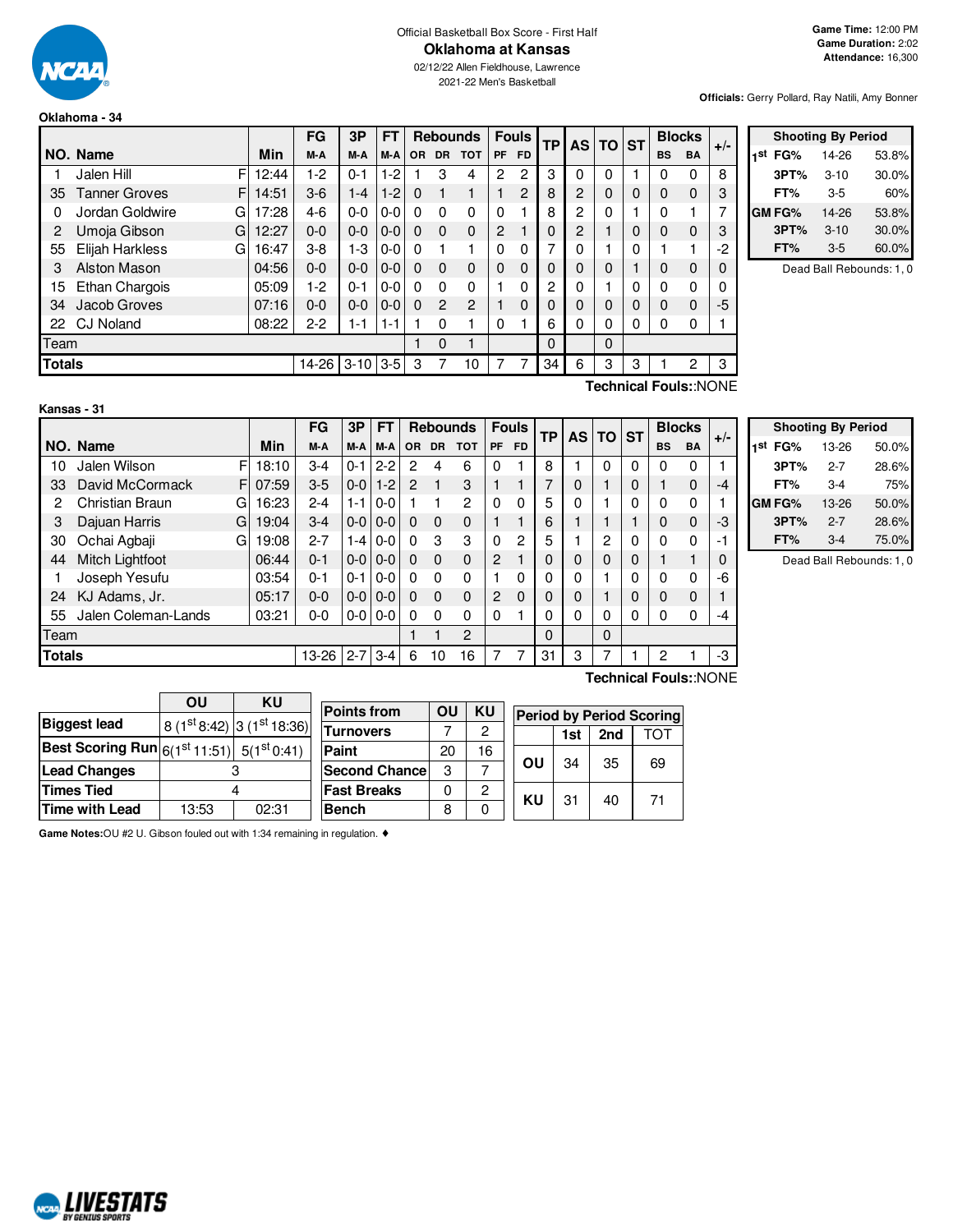

02/12/22 Allen Fieldhouse, Lawrence 2021-22 Men's Basketball

**Officials:** Gerry Pollard, Ray Natili, Amy Bonner

# **Period 2**

| <b>Quarter Starters:</b> |                                                                        |            |               |             |                                      |                                                          |
|--------------------------|------------------------------------------------------------------------|------------|---------------|-------------|--------------------------------------|----------------------------------------------------------|
| ΚU                       | 2 Braun C                                                              | 3 Harris D | 10 Wilson J   |             | 30 Agbaji O                          | 33 McCormack D                                           |
| OU                       | 0 Goldwire J                                                           | 1 Hill J   | 2 Gibson U    |             | 35 Groves T                          | 55 Harkless E                                            |
| <b>Game Time</b>         | <b>KU</b>                                                              |            | <b>Score</b>  | <b>Diff</b> |                                      | OU                                                       |
| 20:00                    | 24 ADAMS, JR. K substitution out                                       |            |               |             |                                      |                                                          |
| 20:00                    | 33 MCCORMACK D substitution in                                         |            |               |             |                                      |                                                          |
| 20:00                    |                                                                        |            |               |             | 22 NOLAND C substitution out         |                                                          |
| 20:00                    |                                                                        |            |               |             | 34 GROVES J substitution out         |                                                          |
| 20:00                    |                                                                        |            |               |             | 1 HILL J substitution in             |                                                          |
| 20:00                    |                                                                        |            |               |             | 2 GIBSON U substitution in           |                                                          |
| 19:34                    | 10 WILSON J foul shooting (1 - 1)                                      |            |               |             | 1 HILL J foul drawn (3)              |                                                          |
| 19:34                    |                                                                        |            |               |             | 1 HILL J free throw 1 - 2 missed     |                                                          |
| 19:34                    |                                                                        |            |               |             | offensive dead ball rebound (2)      |                                                          |
| 19:34                    |                                                                        |            | 31-35         | -4          | 1 HILL J free throw 2 - 2 made (4)   |                                                          |
| 19:17                    | 30 AGBAJI O turnover lost ball (3)                                     |            |               |             | 55 HARKLESS E steal (1)              |                                                          |
| 19:10                    | 33 MCCORMACK D foul shooting (2 - 2)                                   |            |               |             | 1 HILL J foul drawn (4)              |                                                          |
| 19:10                    |                                                                        |            | 31-36         | -5          | 1 HILL J free throw 1 - 2 made (5)   |                                                          |
| 19:10                    |                                                                        |            | $31 - 37$     | -6          | 1 HILL J free throw 2 - 2 made (6)   |                                                          |
| 18:53                    | 10 WILSON J 2pt FG in the paint, jump shot missed                      |            |               |             |                                      |                                                          |
| 18:50                    |                                                                        |            |               |             | 35 GROVES T defensive rebound (2)    |                                                          |
| 18:37                    |                                                                        |            |               |             | 2 GIBSON U 3pt FG, jump shot blocked |                                                          |
| 18:37                    | 2 BRAUN C block (1)                                                    |            |               |             |                                      |                                                          |
| 18:33                    | 10 WILSON J defensive rebound (7)                                      |            |               |             |                                      |                                                          |
| 18:30                    | 2 BRAUN C 2pt FG in the paint, layup missed                            |            |               |             |                                      |                                                          |
| 18:28                    | 33 MCCORMACK D offensive rebound (4)                                   |            |               |             |                                      |                                                          |
| 18:28                    | 33 MCCORMACK D foul drawn (2)                                          |            |               |             | 2 GIBSON U foul personal (3 - 1)     |                                                          |
| 18:28                    |                                                                        |            |               |             | 2 GIBSON U substitution out          |                                                          |
| 18:28                    |                                                                        |            |               |             | 34 GROVES J substitution in          |                                                          |
|                          |                                                                        |            |               |             |                                      |                                                          |
| 18:13                    | 30 AGBAJI O 3pt FG second chance, jump shot missed                     |            |               |             |                                      |                                                          |
| 18:10                    | 10 WILSON J offensive rebound (8)                                      |            |               |             |                                      |                                                          |
| 18:07                    | 33 MCCORMACK D 2pt FG second chance in the paint,<br>alleyoop made (9) |            | 33-37         | -4          |                                      |                                                          |
| 18:07                    | 30 AGBAJI O assist (2)                                                 |            |               |             |                                      |                                                          |
| 17:36                    |                                                                        |            | 33-40         | -7          |                                      | 55 HARKLESS E 3pt FG, jump shot made (10)                |
| 17:36                    |                                                                        |            |               |             | 35 GROVES T assist (3)               |                                                          |
| 17:27                    | 2 BRAUN C 3pt FG, jump shot made (8)                                   |            | 36-40         | $-4$        |                                      |                                                          |
| 17:27                    | 30 AGBAJI O assist (3)                                                 |            |               |             |                                      |                                                          |
| 17:05                    |                                                                        |            |               |             | 35 GROVES T 3pt FG, jump shot missed |                                                          |
| 17:01                    | 2 BRAUN C defensive rebound (3)                                        |            |               |             |                                      |                                                          |
| 16:56                    | 2 BRAUN C 2pt FG fast break in the paint, layup made (10)              |            | 38-40         | -2          |                                      |                                                          |
| 16:25                    |                                                                        |            | 38-43         | -5          |                                      | 35 GROVES T 3pt FG, jump shot made (11)                  |
| 16:25                    |                                                                        |            |               |             | 0 GOLDWIRE J assist (3)              |                                                          |
| 16:08                    | 10 WILSON J 2pt FG in the paint, driving layup made (10)               |            | 40-43         | $-3$        |                                      |                                                          |
| 15:43                    |                                                                        |            | 40-45         | -5          |                                      | 35 GROVES T 2pt FG in the paint, driving layup made (13) |
| 15:43                    |                                                                        |            | Timeout media |             |                                      |                                                          |
| 15:43                    |                                                                        |            |               |             | 1 HILL J substitution out            |                                                          |
| 15:43                    |                                                                        |            |               |             | 35 GROVES T substitution out         |                                                          |
|                          |                                                                        |            |               |             |                                      |                                                          |

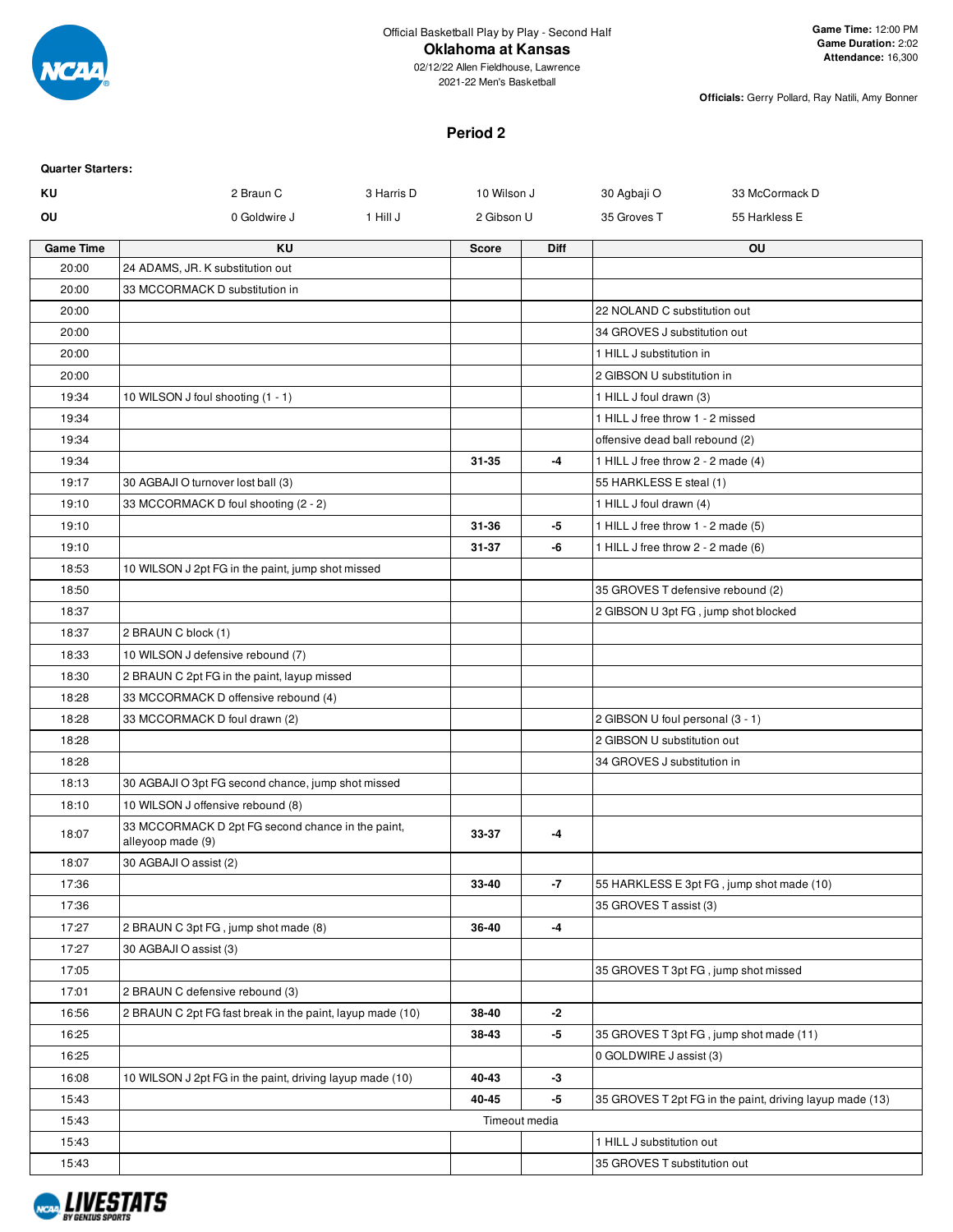

02/12/22 Allen Fieldhouse, Lawrence 2021-22 Men's Basketball

| <b>Game Time</b> | KU                                                                                   | <b>Score</b>  | <b>Diff</b>  | OU                                             |  |  |  |  |
|------------------|--------------------------------------------------------------------------------------|---------------|--------------|------------------------------------------------|--|--|--|--|
| 15:43            |                                                                                      |               |              | 15 CHARGOIS E substitution in                  |  |  |  |  |
| 15:43            |                                                                                      |               |              | 22 NOLAND C substitution in                    |  |  |  |  |
| 15:27            | 2 BRAUN C foul drawn (1)                                                             |               |              | 22 NOLAND C foul shooting (1 - 2)              |  |  |  |  |
| 15:27            | 2 BRAUN C free throw 1 - 2 made (11)                                                 | 41-45         | -4           |                                                |  |  |  |  |
| 15:27            | 2 BRAUN C free throw 2 - 2 made (12)                                                 | 42-45         | -3           |                                                |  |  |  |  |
| 15:10            | 2 BRAUN C steal (1)                                                                  |               |              | 55 HARKLESS E turnover lost ball (2)           |  |  |  |  |
| 15:05            | 10 WILSON J 2pt FG fast break from turnover in the paint,<br>driving layup made (12) | 44-45         | $-1$         |                                                |  |  |  |  |
| 15:05            | 2 BRAUN C assist (1)                                                                 |               |              |                                                |  |  |  |  |
| 14:33            |                                                                                      |               |              | 0 GOLDWIRE J 2pt FG in the paint, layup missed |  |  |  |  |
| 14:31            | 2 BRAUN C defensive rebound (4)                                                      |               |              |                                                |  |  |  |  |
| 14:23            | 33 MCCORMACK D 2pt FG outside the paint, hook shot made<br>(11)                      | 46-45         | $\mathbf{1}$ |                                                |  |  |  |  |
| 14:23            | 2 BRAUN C assist (2)                                                                 |               |              |                                                |  |  |  |  |
| 14:22            |                                                                                      |               |              | Timeout 30 Sec                                 |  |  |  |  |
| 14:22            |                                                                                      | Timeout media |              |                                                |  |  |  |  |
| 14:22            |                                                                                      |               |              | 22 NOLAND C substitution out                   |  |  |  |  |
| 14:22            |                                                                                      |               |              | 55 HARKLESS E substitution out                 |  |  |  |  |
| 14:22            |                                                                                      |               |              | 1 HILL J substitution in                       |  |  |  |  |
| 14:22            |                                                                                      |               |              | 2 GIBSON U substitution in                     |  |  |  |  |
| 14:02            | 30 AGBAJI O foul shooting (1 - 3)                                                    |               |              | 1 HILL J foul drawn (5)                        |  |  |  |  |
| 14:02            |                                                                                      | 46-46         | 0            | 1 HILL J free throw 1 - 2 made (7)             |  |  |  |  |
| 14:02            |                                                                                      | 46-47         | $-1$         | 1 HILL J free throw 2 - 2 made (8)             |  |  |  |  |
| 13:44            | 33 MCCORMACK D foul drawn (3)                                                        |               |              | 15 CHARGOIS E foul personal (2 - 3)            |  |  |  |  |
| 13:27            | 33 MCCORMACK D 2pt FG outside the paint, turnaround jump<br>shot missed              |               |              |                                                |  |  |  |  |
| 13:24            |                                                                                      |               |              | 34 GROVES J defensive rebound (3)              |  |  |  |  |
| 13:03            |                                                                                      | 46-49         | $-3$         | 1 HILL J 2pt FG in the paint, layup made (10)  |  |  |  |  |
| 13:03            |                                                                                      |               |              | 15 CHARGOIS E assist (1)                       |  |  |  |  |
| 12:48            | 10 WILSON J 2pt FG in the paint, driving layup made (14)                             | 48-49         | $-1$         |                                                |  |  |  |  |
| 12:28            |                                                                                      |               |              | 2 GIBSON U 3pt FG, jump shot blocked           |  |  |  |  |
| 12:28            | 2 BRAUN C block (2)                                                                  |               |              |                                                |  |  |  |  |
| 12:28            |                                                                                      |               |              | offensive rebound (13)                         |  |  |  |  |
| 12:28            | 33 MCCORMACK D substitution out                                                      |               |              |                                                |  |  |  |  |
| 12:28            | 44 LIGHTFOOT M substitution in                                                       |               |              |                                                |  |  |  |  |
| 12:28            |                                                                                      |               |              | 0 GOLDWIRE J substitution out                  |  |  |  |  |
| 12:28            |                                                                                      |               |              | 15 CHARGOIS E substitution out                 |  |  |  |  |
| 12:28            |                                                                                      |               |              | 34 GROVES J substitution out                   |  |  |  |  |
| 12:28            |                                                                                      |               |              | 3 MASON A substitution in                      |  |  |  |  |
| 12:28            |                                                                                      |               |              | 35 GROVES T substitution in                    |  |  |  |  |
| 12:28            |                                                                                      |               |              | 55 HARKLESS E substitution in                  |  |  |  |  |
| 12:16            |                                                                                      |               |              | 3 MASON A turnover lost ball (1)               |  |  |  |  |
| 12:00            | 2 BRAUN C foul drawn (2)                                                             |               |              | 2 GIBSON U foul shooting (4 - 4)               |  |  |  |  |
| 12:00            | 2 BRAUN C free throw 1 - 2 made (13)                                                 | 49-49         | 0            |                                                |  |  |  |  |
| 12:00            |                                                                                      |               |              | 2 GIBSON U substitution out                    |  |  |  |  |
| 12:00            |                                                                                      |               |              | 0 GOLDWIRE J substitution in                   |  |  |  |  |
| 12:00            | 2 BRAUN C free throw 2 - 2 missed                                                    |               |              |                                                |  |  |  |  |
| 11:58            |                                                                                      |               |              | 1 HILL J defensive rebound (5)                 |  |  |  |  |
| 11:37            |                                                                                      | 49-52         | -3           | 35 GROVES T 3pt FG, jump shot made (16)        |  |  |  |  |
| 11:37            |                                                                                      |               |              | 1 HILL J assist (1)                            |  |  |  |  |

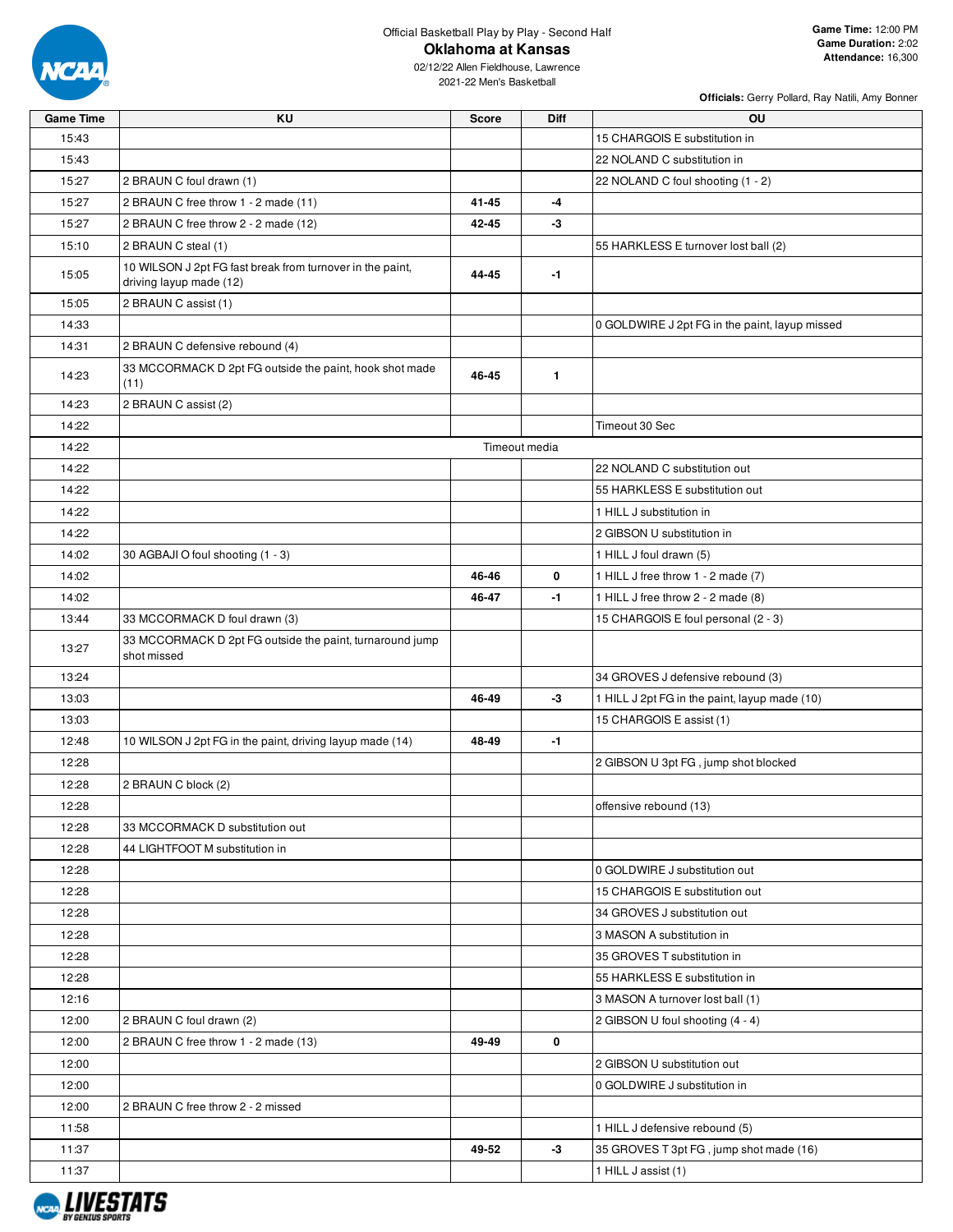

02/12/22 Allen Fieldhouse, Lawrence 2021-22 Men's Basketball

| <b>Game Time</b> | KU                                                | <b>Score</b>  | <b>Diff</b>   | OU                                                          |
|------------------|---------------------------------------------------|---------------|---------------|-------------------------------------------------------------|
| 11:26            | 10 WILSON J foul drawn (2)                        |               |               | 1 HILL J foul personal (3 - 5)                              |
| 11:26            |                                                   |               | Timeout media |                                                             |
| 11:26            | 44 LIGHTFOOT M substitution out                   |               |               |                                                             |
| 11:26            | 33 MCCORMACK D substitution in                    |               |               |                                                             |
| 11:26            |                                                   |               |               | 1 HILL J substitution out                                   |
| 11:26            |                                                   |               |               | 34 GROVES J substitution in                                 |
| 11:22            | 30 AGBAJI O foul drawn (3)                        |               |               | 34 GROVES J foul personal (2 - 6)                           |
| 11:21            | 30 AGBAJI O 3pt FG, jump shot made (8)            | 52-52         | 0             |                                                             |
| 11:21            | 3 HARRIS D assist (2)                             |               |               |                                                             |
| 11:01            |                                                   | 52-54         | -2            | 0 GOLDWIRE J 2pt FG in the paint, driving layup made (10)   |
| 10:44            |                                                   |               |               | 34 GROVES J substitution out                                |
| 10:44            |                                                   |               |               | 22 NOLAND C substitution in                                 |
| 10:44            | 30 AGBAJI O 3pt FG, jump shot missed              |               |               |                                                             |
| 10:44            |                                                   |               |               | 35 GROVES T defensive rebound (3)                           |
| 10:18            |                                                   | 52-57         | -5            | 35 GROVES T 3pt FG, jump shot made (19)                     |
| 10:18            |                                                   |               |               | 22 NOLAND C assist (1)                                      |
| 10:07            | 30 AGBAJI O 3pt FG, jump shot missed              |               |               |                                                             |
| 10:04            |                                                   |               |               | 55 HARKLESS E defensive rebound (2)                         |
| 09:55            |                                                   |               |               | 35 GROVES T 3pt FG, jump shot missed                        |
| 09:51            | 2 BRAUN C defensive rebound (5)                   |               |               |                                                             |
| 09:44            | 10 WILSON J 2pt FG in the paint, jump shot missed |               |               |                                                             |
| 09:41            |                                                   |               |               | 55 HARKLESS E defensive rebound (3)                         |
|                  |                                                   |               |               | 0 GOLDWIRE J 2pt FG outside the paint, turnaround jump shot |
| 09:24            |                                                   |               |               | missed                                                      |
| 09:20            | 30 AGBAJI O defensive rebound (4)                 |               |               |                                                             |
| 09:14            | 33 MCCORMACK D turnover travel (2)                |               |               |                                                             |
| 09:14            | 33 MCCORMACK D substitution out                   |               |               |                                                             |
| 09:14            | 21 CLEMENCE Z substitution in                     |               |               |                                                             |
| 08:54            |                                                   |               |               | 55 HARKLESS E 3pt FG from turnover, jump shot missed        |
| 08:51            | 21 CLEMENCE Z defensive rebound (1)               |               |               |                                                             |
| 08:46            | 30 AGBAJI O foul drawn (4)                        |               |               | 3 MASON A foul personal (1 - 7)                             |
| 08:46            |                                                   |               |               | 3 MASON A substitution out                                  |
| 08:46            |                                                   |               |               | 1 HILL J substitution in                                    |
| 08:45            | 30 AGBAJI O 1&1 free throw 1 missed               |               |               |                                                             |
| 08:44            |                                                   |               |               | 35 GROVES T defensive rebound (4)                           |
| 08:18            |                                                   |               |               | 1 HILL J 3pt FG, jump shot missed                           |
| 08:15            | 2 BRAUN C defensive rebound (6)                   |               |               |                                                             |
| 07:58            | 10 WILSON J 3pt FG, jump shot made (17)           | 55-57         | $-2$          |                                                             |
| 07:58            | 3 HARRIS D assist (3)                             |               |               |                                                             |
| 07:44            |                                                   |               |               | Timeout 30 Sec                                              |
| 07:44            |                                                   | Timeout media |               |                                                             |
| 07:44            | 30 AGBAJI O substitution out                      |               |               |                                                             |
| 07:44            | 55 COLEMAN-LANDS J substitution in                |               |               |                                                             |
| 07:24            |                                                   |               |               | 0 GOLDWIRE J 3pt FG, step back jump shot missed             |
| 07:21            | 10 WILSON J defensive rebound (9)                 |               |               |                                                             |
| 07:21            | jump ball situation                               |               |               |                                                             |
| 07:01            | 21 CLEMENCE Z 3pt FG, jump shot made (3)          | 58-57         | $\mathbf{1}$  |                                                             |
| 07:01            | 10 WILSON J assist (2)                            |               |               |                                                             |
| 06:45            | 3 HARRIS D foul drawn (2)                         |               |               | 35 GROVES T foul offensive (2 - 8)                          |

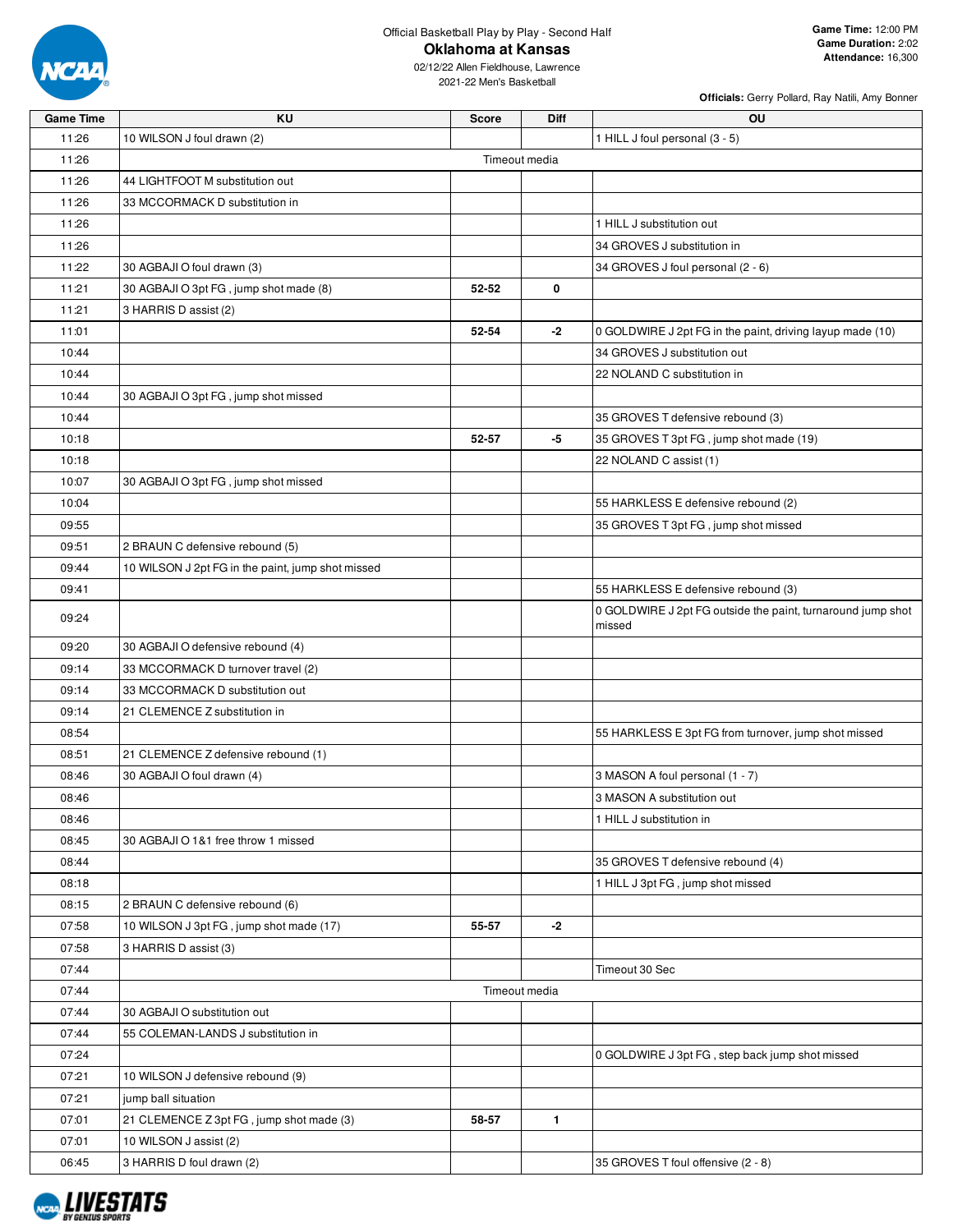

02/12/22 Allen Fieldhouse, Lawrence 2021-22 Men's Basketball

| <b>Game Time</b> | ΚU                                                                           | <b>Score</b> | <b>Diff</b>   | OU                                                                       |
|------------------|------------------------------------------------------------------------------|--------------|---------------|--------------------------------------------------------------------------|
| 06:45            |                                                                              |              |               | 35 GROVES T turnover offensive (1)                                       |
| 06:21            | 10 WILSON J 2pt FG from turnover in the paint, jump shot<br>blocked          |              |               |                                                                          |
| 06:21            |                                                                              |              |               | 35 GROVES T block (1)                                                    |
| 06:18            |                                                                              |              |               | 22 NOLAND C defensive rebound (2)                                        |
| 06:16            |                                                                              |              |               | 0 GOLDWIRE J turnover bad pass (1)                                       |
| 06:16            | 55 COLEMAN-LANDS J substitution out                                          |              |               |                                                                          |
| 06:16            | 30 AGBAJI O substitution in                                                  |              |               |                                                                          |
| 06:16            |                                                                              |              |               | 22 NOLAND C substitution out                                             |
| 06:16            |                                                                              |              |               | 2 GIBSON U substitution in                                               |
| 05:52            | 2 BRAUN C 2pt FG from turnover in the paint, floating jump shot<br>made (15) | 60-57        | 3             |                                                                          |
| 05:26            | 10 WILSON J foul personal (2 - 4)                                            |              |               | 1 HILL J foul drawn (6)                                                  |
| 05:08            |                                                                              |              |               | 1 HILL J 2pt FG in the paint, layup missed                               |
| 05:08            |                                                                              |              |               | offensive rebound (20)                                                   |
| 05:07            |                                                                              |              |               | 55 HARKLESS E 2pt FG second chance in the paint, layup<br>blocked        |
| 05:07            | 2 BRAUN C block (3)                                                          |              |               |                                                                          |
| 05:04            | 30 AGBAJI O defensive rebound (5)                                            |              |               |                                                                          |
| 04:57            | 30 AGBAJI O foul drawn (5)                                                   |              |               | 55 HARKLESS E foul personal (1 - 9)                                      |
| 04:57            |                                                                              |              |               | 55 HARKLESS E substitution out                                           |
| 04:57            |                                                                              |              |               | 34 GROVES J substitution in                                              |
| 04:57            | 30 AGBAJI O 1&1 free throw 1 made (9)                                        | 61-57        | 4             |                                                                          |
| 04:55            | 30 AGBAJI O 1&1 free throw 2 missed                                          |              |               |                                                                          |
| 04:54            |                                                                              |              |               | 1 HILL J defensive rebound (6)                                           |
| 04:40            |                                                                              |              |               | 35 GROVES T 3pt FG, jump shot missed                                     |
| 04:37            | 2 BRAUN C defensive rebound (7)                                              |              |               |                                                                          |
| 04:35            | Timeout 30 Sec                                                               |              |               |                                                                          |
| 04:35            |                                                                              |              |               | 2 GIBSON U substitution out                                              |
| 04:35            |                                                                              |              |               | 55 HARKLESS E substitution in                                            |
| 04:08            | 2 BRAUN C 2pt FG in the paint, hook shot made (17)                           | 63-57        | 6             |                                                                          |
| 03:51            | 3 HARRIS D steal (2)                                                         |              |               | 35 GROVES T turnover bad pass (2)                                        |
| 03:47            |                                                                              |              | Timeout media |                                                                          |
| 03:47            |                                                                              |              |               | 34 GROVES J substitution out                                             |
| 03:47            |                                                                              |              |               | 35 GROVES T substitution out                                             |
| 03:47            |                                                                              |              |               | 2 GIBSON U substitution in                                               |
| 03:47            |                                                                              |              |               | 15 CHARGOIS E substitution in                                            |
| 03:44            | 2 BRAUN C 2pt FG from turnover in the paint, turnaround jump<br>shot blocked |              |               |                                                                          |
| 03:44            |                                                                              |              |               | 0 GOLDWIRE J block (1)                                                   |
| 03:39            |                                                                              |              |               | 0 GOLDWIRE J defensive rebound (1)                                       |
| 03:32            |                                                                              | 63-59        | 4             | 0 GOLDWIRE J 2pt FG in the paint, layup made (12)                        |
| 03:32            |                                                                              |              |               | 15 CHARGOIS E assist (2)                                                 |
| 03:16            | 30 AGBAJI O 2pt FG in the paint, jump shot missed                            |              |               |                                                                          |
| 03:13            |                                                                              |              |               | 55 HARKLESS E defensive rebound (4)                                      |
| 02:58            |                                                                              |              |               | 55 HARKLESS E 3pt FG, jump shot missed                                   |
| 02:56            |                                                                              |              |               | 0 GOLDWIRE J offensive rebound (2)                                       |
| 02:53            |                                                                              |              |               | 0 GOLDWIRE J 2pt FG second chance outside the paint, jump<br>shot missed |
| 02:50            | 30 AGBAJI O defensive rebound (6)                                            |              |               |                                                                          |
| 02:30            | 10 WILSON J 2pt FG in the paint, layup made (19)                             | 65-59        | 6             |                                                                          |

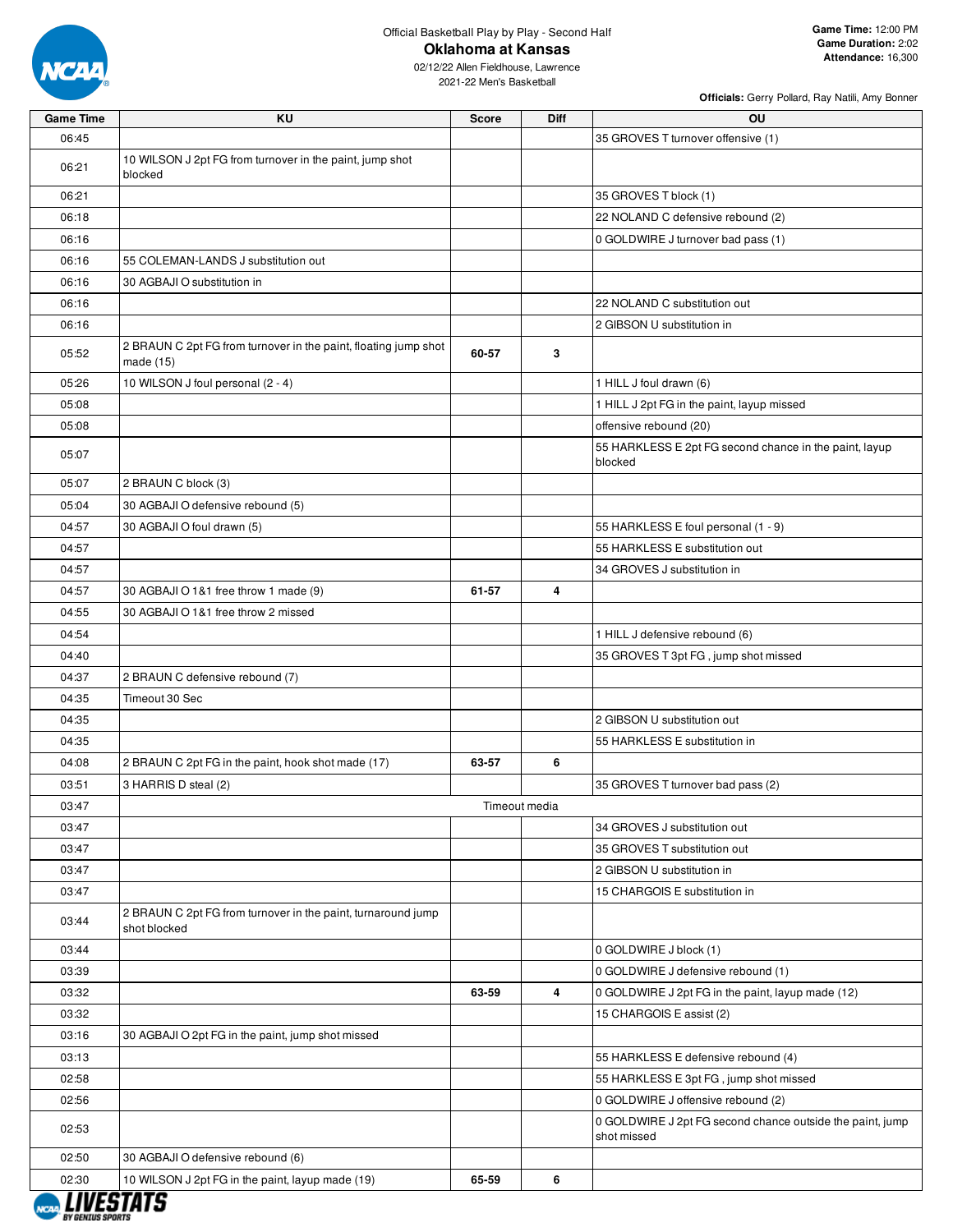

02/12/22 Allen Fieldhouse, Lawrence 2021-22 Men's Basketball

| <b>Game Time</b> | ΚU                                     | <b>Score</b> | Diff           | OU                                                                             |
|------------------|----------------------------------------|--------------|----------------|--------------------------------------------------------------------------------|
| 01:58            |                                        |              |                | turnover shot clock (9)                                                        |
| 01:58            |                                        |              |                | 15 CHARGOIS E substitution out                                                 |
| 01:58            |                                        |              |                | 35 GROVES T substitution in                                                    |
| 01:38            | 2 BRAUN C foul drawn (3)               |              |                | 35 GROVES T foul shooting (3 - 10)                                             |
| 01:38            | 2 BRAUN C free throw 1 - 2 missed      |              |                |                                                                                |
| 01:38            | offensive dead ball rebound (2)        |              |                |                                                                                |
| 01:38            | 2 BRAUN C free throw 2 - 2 missed      |              |                |                                                                                |
| 01:36            | 21 CLEMENCE Z offensive rebound (2)    |              |                |                                                                                |
| 01:32            | 30 AGBAJI O foul drawn (6)             |              |                | 2 GIBSON U foul personal (5 - 11)                                              |
| 01:32            |                                        |              |                | 2 GIBSON U substitution out                                                    |
| 01:32            |                                        |              |                | 3 MASON A substitution in                                                      |
| 01:32            | 30 AGBAJI O free throw 1 - 2 made (10) | 66-59        | $\overline{7}$ |                                                                                |
| 01:32            | 30 AGBAJI O free throw 2 - 2 made (11) | 67-59        | 8              |                                                                                |
| 01:28            |                                        |              |                | 35 GROVES T 3pt FG, jump shot missed                                           |
| 01:24            |                                        |              |                | 3 MASON A offensive rebound (1)                                                |
| 01:23            |                                        |              |                | 55 HARKLESS E 3pt FG second chance, jump shot missed                           |
| 01:22            | 21 CLEMENCE Z defensive rebound (3)    |              |                |                                                                                |
| 01:22            | 21 CLEMENCE Z foul drawn (1)           |              |                | 35 GROVES T foul personal (4 - 12)                                             |
| 01:22            | 21 CLEMENCE Z free throw 1 - 2 missed  |              |                |                                                                                |
| 01:22            | offensive dead ball rebound (3)        |              |                |                                                                                |
| 01:22            | 21 CLEMENCE Z free throw 2 - 2 missed  |              |                |                                                                                |
| 01:20            |                                        |              |                | 1 HILL J defensive rebound (7)                                                 |
| 01:13            |                                        | 67-62        | 5              | 0 GOLDWIRE J 3pt FG, jump shot made (15)                                       |
| 01:13            |                                        |              |                | 35 GROVES T assist (4)                                                         |
| 01:03            | 10 WILSON J foul drawn (3)             |              |                | 55 HARKLESS E foul personal (2 - 13)                                           |
| 01:03            | 10 WILSON J free throw 1 - 2 made (20) | 68-62        | 6              |                                                                                |
| 01:03            | 10 WILSON J free throw 2 - 2 made (21) | 69-62        | $\overline{7}$ |                                                                                |
| 00:58            | 21 CLEMENCE Z foul personal (1 - 5)    |              |                | 55 HARKLESS E foul drawn (1)                                                   |
| 00:53            |                                        | 69-64        | 5              | 0 GOLDWIRE J 2pt FG in the paint, layup made (17)                              |
| 00:53            |                                        |              |                | 35 GROVES T assist (5)                                                         |
| 00:37            | 2 BRAUN C foul drawn (4)               |              |                | 0 GOLDWIRE J foul personal (1 - 14)                                            |
| 00:37            | 2 BRAUN C free throw 1 - 2 missed      |              |                |                                                                                |
| 00:37            | offensive dead ball rebound (4)        |              |                |                                                                                |
| 00:37            | 2 BRAUN C free throw 2 - 2 made (18)   | 70-64        | 6              |                                                                                |
| 00:24            |                                        | 70-67        | $\mathbf{3}$   | 0 GOLDWIRE J 3pt FG, jump shot made (20)                                       |
| 00:24            |                                        |              |                | 55 HARKLESS E assist (1)                                                       |
| 00:23            |                                        |              |                | Timeout 60 Sec                                                                 |
| 00:23            |                                        |              |                | 35 GROVES T substitution out                                                   |
| 00:23            |                                        |              |                | 11 MAWEIN A substitution in                                                    |
| 00:19            | 3 HARRIS D turnover lost ball (2)      |              |                | 3 MASON A steal (2)                                                            |
| 00:17            |                                        | 70-69        | $\mathbf{1}$   | 55 HARKLESS E 2pt FG fast break from turnover in the paint,<br>layup made (12) |
| 00:17            |                                        |              |                | 11 MAWEIN A assist (1)                                                         |
| 00:14            | 10 WILSON J foul drawn (4)             |              |                | 11 MAWEIN A foul personal (1 - 15)                                             |
| 00:14            | 10 WILSON J free throw 1 - 2 missed    |              |                |                                                                                |
| 00:14            | offensive dead ball rebound (5)        |              |                |                                                                                |
| 00:14            | 21 CLEMENCE Z substitution out         |              |                |                                                                                |
| 00:14            | 24 ADAMS, JR. K substitution in        |              |                |                                                                                |
| 00:14            |                                        |              |                | 11 MAWEIN A substitution out                                                   |

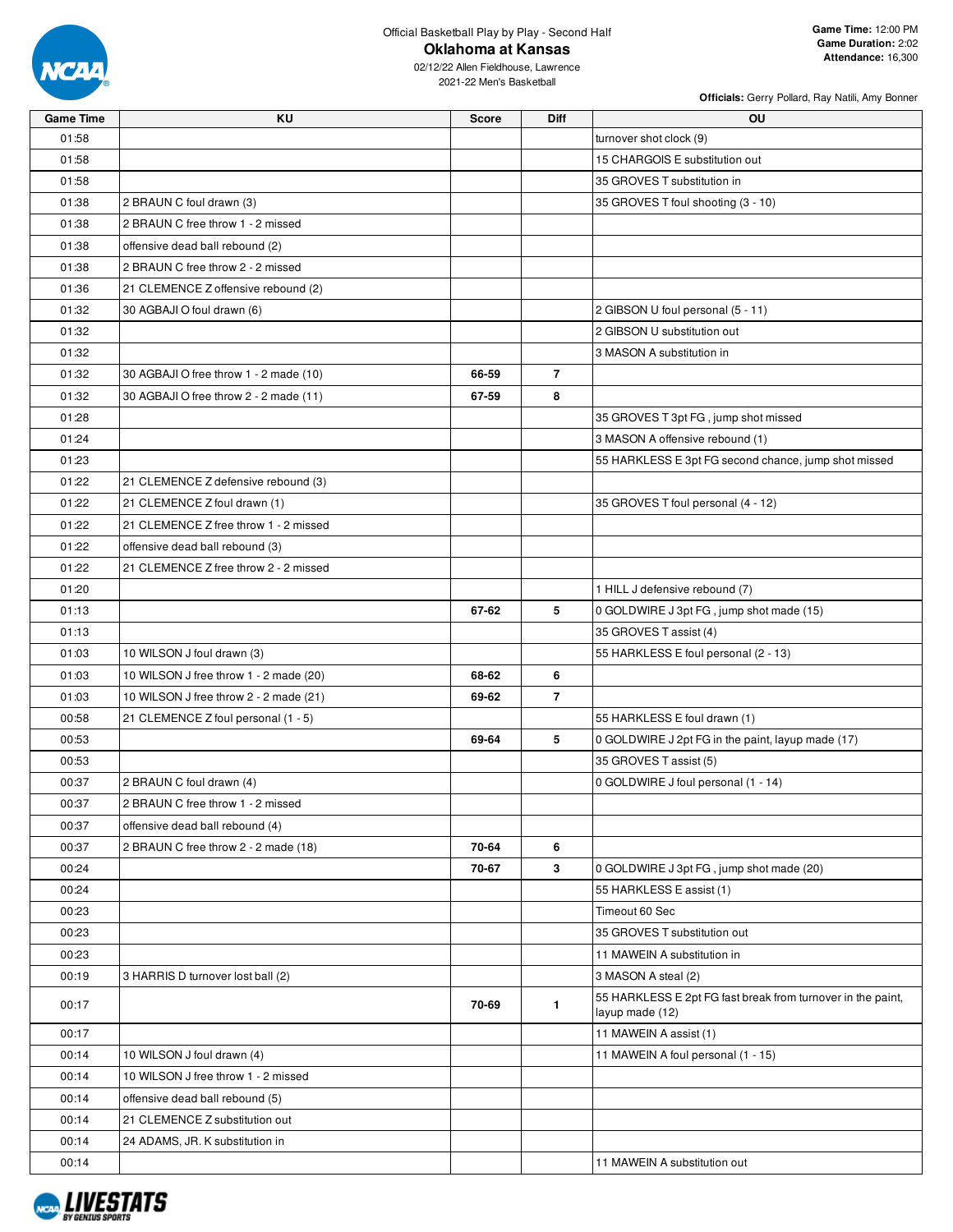

02/12/22 Allen Fieldhouse, Lawrence 2021-22 Men's Basketball

| <b>Game Time</b> | ΚU                                     | <b>Score</b>       | <b>Diff</b> | OU                                                                   |  |  |  |  |  |
|------------------|----------------------------------------|--------------------|-------------|----------------------------------------------------------------------|--|--|--|--|--|
| 00:14            |                                        |                    |             | 35 GROVES T substitution in                                          |  |  |  |  |  |
| 00:14            | 10 WILSON J free throw 2 - 2 made (22) | 71-69              | ົ           |                                                                      |  |  |  |  |  |
| 00:02            |                                        |                    |             | 0 GOLDWIRE J 2pt FG outside the paint, step back jump shot<br>missed |  |  |  |  |  |
| 00:00            | 2 BRAUN C defensive rebound (8)        |                    |             |                                                                      |  |  |  |  |  |
|                  |                                        | <b>END OF GAME</b> |             |                                                                      |  |  |  |  |  |
|                  | KU 71-69 OU                            |                    |             |                                                                      |  |  |  |  |  |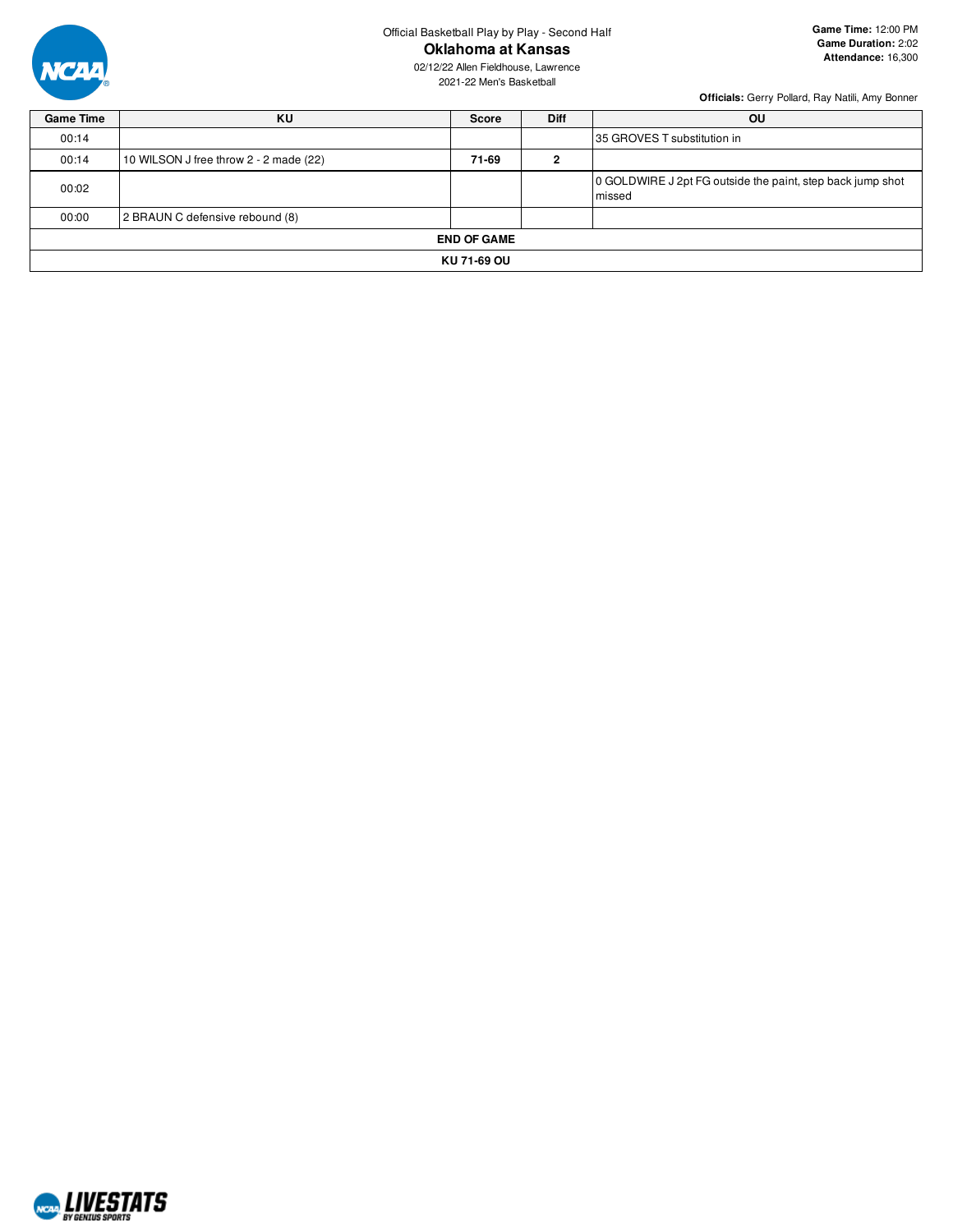

#### Official Basketball Box Score - Second Half **Oklahoma at Kansas**

02/12/22 Allen Fieldhouse, Lawrence 2021-22 Men's Basketball

**Officials:** Gerry Pollard, Ray Natili, Amy Bonner

#### **Oklahoma - 35**

|               |                           |       | FG        | 3P         | <b>FT</b> |                |           | <b>Rebounds</b> |                  | <b>Fouls</b> | <b>TP</b>    |                | <b>AS TO</b>   | <b>ST</b> |           | <b>Blocks</b>                                                                                                            | $+/-$ |         |
|---------------|---------------------------|-------|-----------|------------|-----------|----------------|-----------|-----------------|------------------|--------------|--------------|----------------|----------------|-----------|-----------|--------------------------------------------------------------------------------------------------------------------------|-------|---------|
|               | NO. Name                  | Min   | M-A       | M-A        | M-A       | OR.            | <b>DR</b> | <b>TOT</b>      | PF               | <b>FD</b>    |              |                |                |           | <b>BS</b> | <b>BA</b>                                                                                                                |       | $2^{n}$ |
|               | F<br>Jalen Hill           | 15:59 | 1-3       | $0 - 1$    | $5-6$     | 0              | 3         | 3               |                  | 4            | 7            |                | 0              | 0         | $\Omega$  | 0                                                                                                                        | -1    |         |
| 35            | <b>Tanner Groves</b><br>F | 14:48 | $4 - 8$   | $3 - 7$    | $0-0$     | $\Omega$       | 3         | 3               | 3                | $\mathbf 0$  | 11           | 3              | $\overline{2}$ | 0         |           | 0                                                                                                                        | -3    |         |
| 0             | Jordan Goldwire<br>G      | 19:32 | $5 - 10$  | $2 - 3$    | $0 - 0$   |                |           | $\overline{2}$  |                  | 0            | 12           |                |                | 0         |           | 0                                                                                                                        | $-4$  | GN      |
| 2             | Umoja Gibson<br>Gl        | 07:50 | $0 - 2$   | $0 - 2$    | $0-0$     | $\Omega$       | $\Omega$  | $\mathbf{0}$    | 3                | $\Omega$     | 0            | $\Omega$       | $\mathbf{0}$   | 0         | 0         | 2                                                                                                                        |       |         |
| 55            | Elijah Harkless<br>GI     | 17:44 | $2 - 6$   | 1-4        | $0 - 0$   | 0              | 3         | 3               | $\overline{c}$   |              | 5            |                |                |           | 0         |                                                                                                                          | -6    |         |
| 34            | Jacob Groves              | 07:52 | $0-0$     | $0 - 0$    | $0-0$     | $\Omega$       |           |                 |                  | 0            | 0            | $\Omega$       | $\mathbf 0$    | 0         | 0         | 0                                                                                                                        | -9    |         |
| 15            | <b>Ethan Chargois</b>     | 05:04 | $0 - 0$   | $0-0$      | $0-0$     | 0              | 0         | 0               |                  | 0            | $\Omega$     | $\overline{c}$ | 0              | 0         | 0         | 0                                                                                                                        | $-4$  |         |
| 22            | <b>CJ Noland</b>          | 05:49 | $0 - 0$   | $0 - 0$    | $0 - 0$   | $\Omega$       |           |                 |                  | 0            | 0            |                | $\mathbf{0}$   | 0         | $\Omega$  | 0                                                                                                                        | -9    |         |
| 3             | Alston Mason              | 05:14 | $0 - 0$   | $0-0$      | $0 - 0$   |                | 0         |                 |                  | 0            | 0            | 0              |                |           | 0         | 0                                                                                                                        | 8     |         |
| 11            | <b>Akol Mawein</b>        | 00:08 | $0-0$     | $0-0$      | $0-0$     | $\Omega$       | 0         | $\Omega$        |                  | $\Omega$     | 0            |                | $\Omega$       | 0         | 0         | 0                                                                                                                        | 2     |         |
| Team          |                           |       |           |            |           | $\overline{2}$ | 0         | 2               |                  |              | $\mathbf{0}$ |                |                |           |           |                                                                                                                          |       |         |
| <b>Totals</b> |                           |       | $12 - 29$ | $6-17$ 5-6 |           | 4              | 12        | 16              | 15 <sub>15</sub> | 5            | 35           | 10             | 6              | 2         | 2         | 3                                                                                                                        | -5    |         |
|               |                           |       |           |            |           |                |           |                 |                  |              |              |                | The subset of  |           |           | $\mathbf{A}$ . The set of $\mathbf{A}$ is $\mathbf{A}$ is $\mathbf{A}$ is a set of $\mathbf{A}$ is a set of $\mathbf{A}$ |       |         |

|                     | <b>Shooting By Period</b> |       |
|---------------------|---------------------------|-------|
| <sub>2</sub> nd FG% | 12-29                     | 41.4% |
| 3PT%                | $6 - 17$                  | 35.3% |
| FT%                 | 5-6                       | 83.3% |
| <b>GM FG%</b>       | 12-29                     | 41.4% |
| 3PT%                | $6 - 17$                  | 35.3% |
| FT%                 | 5-6                       | 83.3% |

Dead Ball Rebounds: 1, 0

| Kansas -<br>40 |  |
|----------------|--|
|----------------|--|

**Technical Fouls:**:NONE

|        | טד - כוסכווואו      |    |       |           |         |           |     |                |                 |             |              |           |   |          |   |           |               |       |
|--------|---------------------|----|-------|-----------|---------|-----------|-----|----------------|-----------------|-------------|--------------|-----------|---|----------|---|-----------|---------------|-------|
|        |                     |    |       | FG        | 3P      | <b>FT</b> |     |                | <b>Rebounds</b> |             | <b>Fouls</b> | <b>TP</b> |   | AS TO ST |   |           | <b>Blocks</b> | $+/-$ |
|        | NO. Name            |    | Min   | M-A       | M-A     | M-A       | OR. | <b>DR</b>      | <b>TOT</b>      | PF          | <b>FD</b>    |           |   |          |   | <b>BS</b> | <b>BA</b>     |       |
| 10     | Jalen Wilson        | F  | 20:00 | $5-8$     | l - 1   | $3-4$     |     | 2              | 3               | 2           | 3            | 14        |   | 0        | 0 |           |               | 5     |
| 33     | David McCormack     | F. | 09:44 | $2 - 3$   | $0-0$   | $0 - 0$   |     | $\Omega$       | 1               |             | 2            | 4         | 0 |          | 0 | $\Omega$  | $\mathbf 0$   |       |
| 2      | Christian Braun     | G  | 20:00 | 4-6       | 1-1     | $4 - 8$   | 0   | 6              | 6               | 0           | 4            | 13        | 2 | 0        |   | 3         |               | 5     |
| 3      | Dajuan Harris       | G  | 20:00 | $0 - 0$   | $0 - 0$ | $0 - 0$   | 0   | $\Omega$       | $\Omega$        | $\Omega$    |              | 0         | 2 |          |   | 0         | $\mathbf 0$   | 5     |
| 30     | Ochai Agbaji        | G  | 18:32 | 1-5       | -4      | $3-5$     | 0   | 3              | 3               |             | 4            | 6         | 2 |          |   |           | 0             | 2     |
| 44     | Mitch Lightfoot     |    | 01:02 | $0-0$     | $0-0$   | $0 - 0$   | 0   | $\Omega$       | $\Omega$        | $\Omega$    | 0            | 0         | 0 | 0        | 0 | $\Omega$  | $\mathbf 0$   | -2    |
| 21     | Zach Clemence       |    | 08:59 | 1-1       | 1-1     | $0 - 2$   |     | $\overline{c}$ | 3               |             |              | 3         | 0 | 0        | 0 | 0         | 0             | 6     |
| 55     | Jalen Coleman-Lands |    | 01:28 | $0 - 0$   | $0-0$   | $0 - 0$   | 0   | $\Omega$       | $\Omega$        | $\mathbf 0$ | $\mathbf{0}$ | 0         | 0 | 0        | 0 | 0         | $\mathbf 0$   | 3     |
| 24     | KJ Adams, Jr.       |    | 00:15 | $0-0$     | $0-0$   | $0-0$     | 0   | 0              | $\Omega$        | 0           | 0            | 0         | 0 | 0        | 0 | $\Omega$  | 0             |       |
| Team   |                     |    |       |           |         |           | 0   | $\Omega$       | $\Omega$        |             |              | 0         |   | 0        |   |           |               |       |
| Totals |                     |    |       | $13 - 23$ | $4 - 7$ | $10 - 19$ | 3   | 13             | 16              | 5           | 15           | 40        | 7 | 3        | 2 | 3         | 2             | 5     |

|                     | <b>Shooting By Period</b> |       |  |  |  |  |  |  |  |  |  |  |  |
|---------------------|---------------------------|-------|--|--|--|--|--|--|--|--|--|--|--|
| 2 <sup>nd</sup> FG% | 13-23                     | 56.5% |  |  |  |  |  |  |  |  |  |  |  |
| 3PT%                | $4 - 7$                   | 57.1% |  |  |  |  |  |  |  |  |  |  |  |
| FT%                 | $10-19$                   | 52.6% |  |  |  |  |  |  |  |  |  |  |  |
| GM FG%              | 13-23                     | 56.5% |  |  |  |  |  |  |  |  |  |  |  |
| 3PT%                | $4 - 7$                   | 57.1% |  |  |  |  |  |  |  |  |  |  |  |
| FT%                 | $10 - 19$                 | 52.6% |  |  |  |  |  |  |  |  |  |  |  |

Dead Ball Rebounds: 4, 0

|                                                                  | OU                                        | KU    |                      |    |           |           |               |
|------------------------------------------------------------------|-------------------------------------------|-------|----------------------|----|-----------|-----------|---------------|
|                                                                  |                                           |       | <b>Points from</b>   | ΟU | <b>KU</b> | Period by |               |
| Biggest lead                                                     | $7(2^{nd}17:36)$ 8 (2 <sup>nd</sup> 1:32) |       | <b>Turnovers</b>     | 4  |           |           | 1s            |
| Best Scoring Run $ 5(2^{\text{nd}}10:18) 11(2^{\text{nd}}4:08) $ |                                           |       | Paint                | 12 | 16        |           |               |
| <b>Lead Changes</b>                                              |                                           |       | <b>Second Chance</b> | 0  | 4         | ΟU        | 3'            |
| Times Tied                                                       |                                           |       | <b>Fast Breaks</b>   | 2  |           | KU        | $\mathcal{B}$ |
| Time with Lead                                                   | 11:29                                     | 07:22 | <b>Bench</b>         |    | 3         |           |               |

**Game Notes:**OU #2 U. Gibson fouled out with 1:34 remaining in regulation. ♦

# **Technical Fouls:**:NONE

|   |    | <b>Period by Period Scoring</b> |     |     |  |  |  |  |  |  |  |  |  |  |
|---|----|---------------------------------|-----|-----|--|--|--|--|--|--|--|--|--|--|
|   |    | 1st                             | 2nd | TOT |  |  |  |  |  |  |  |  |  |  |
| ć | OU | 34                              | 35  | 69  |  |  |  |  |  |  |  |  |  |  |
|   | KU | 31                              | 40  | 71  |  |  |  |  |  |  |  |  |  |  |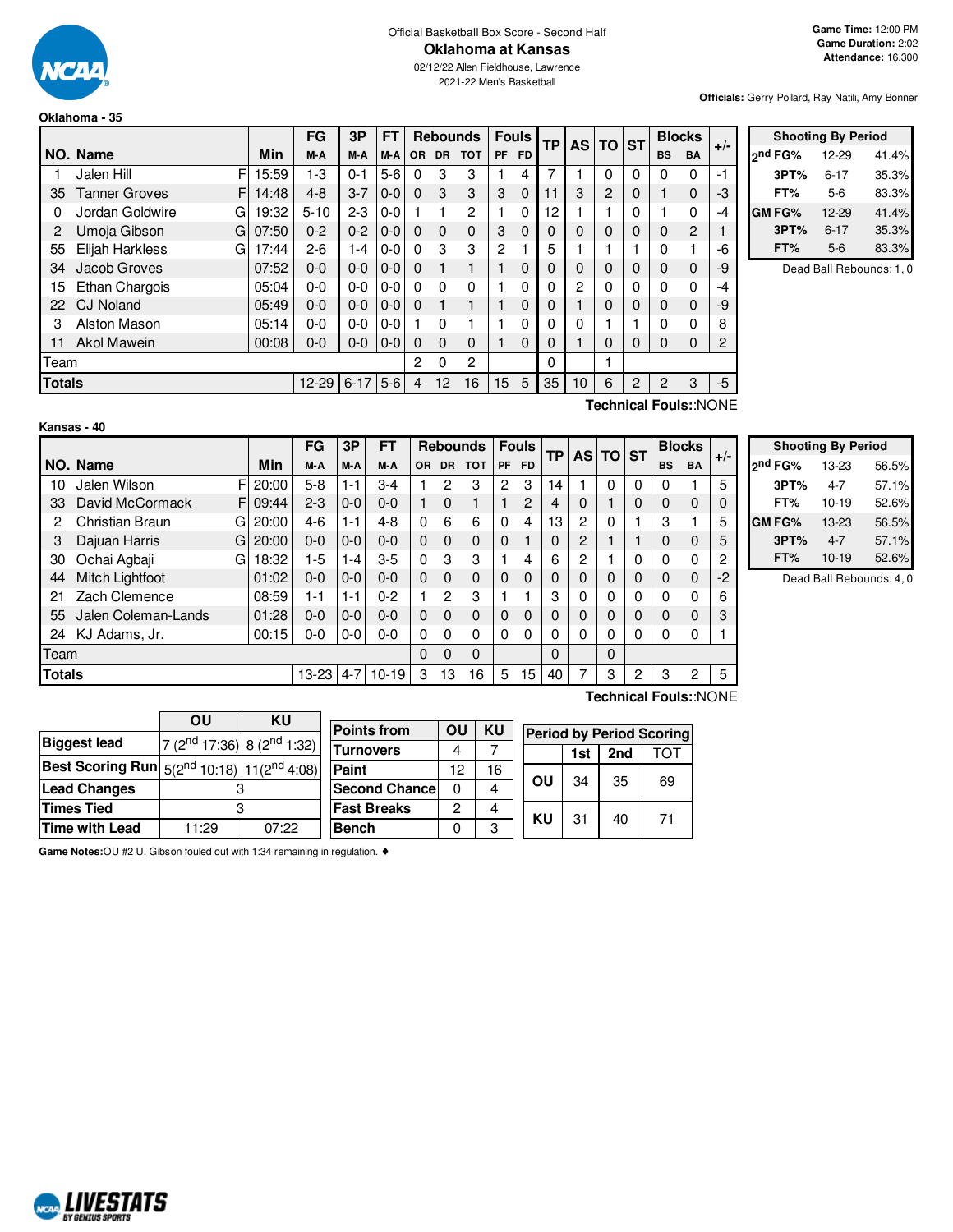

2021-22 Men's Basketball

**Officials:** Gerry Pollard, Ray Natili, Amy Bonner

 $0/10%$ 

 $\frac{0}{2}$ <br>0%

6/12<br>50%

 $\frac{0}{2}$ 

 $10/11$ 

 $91%$ 







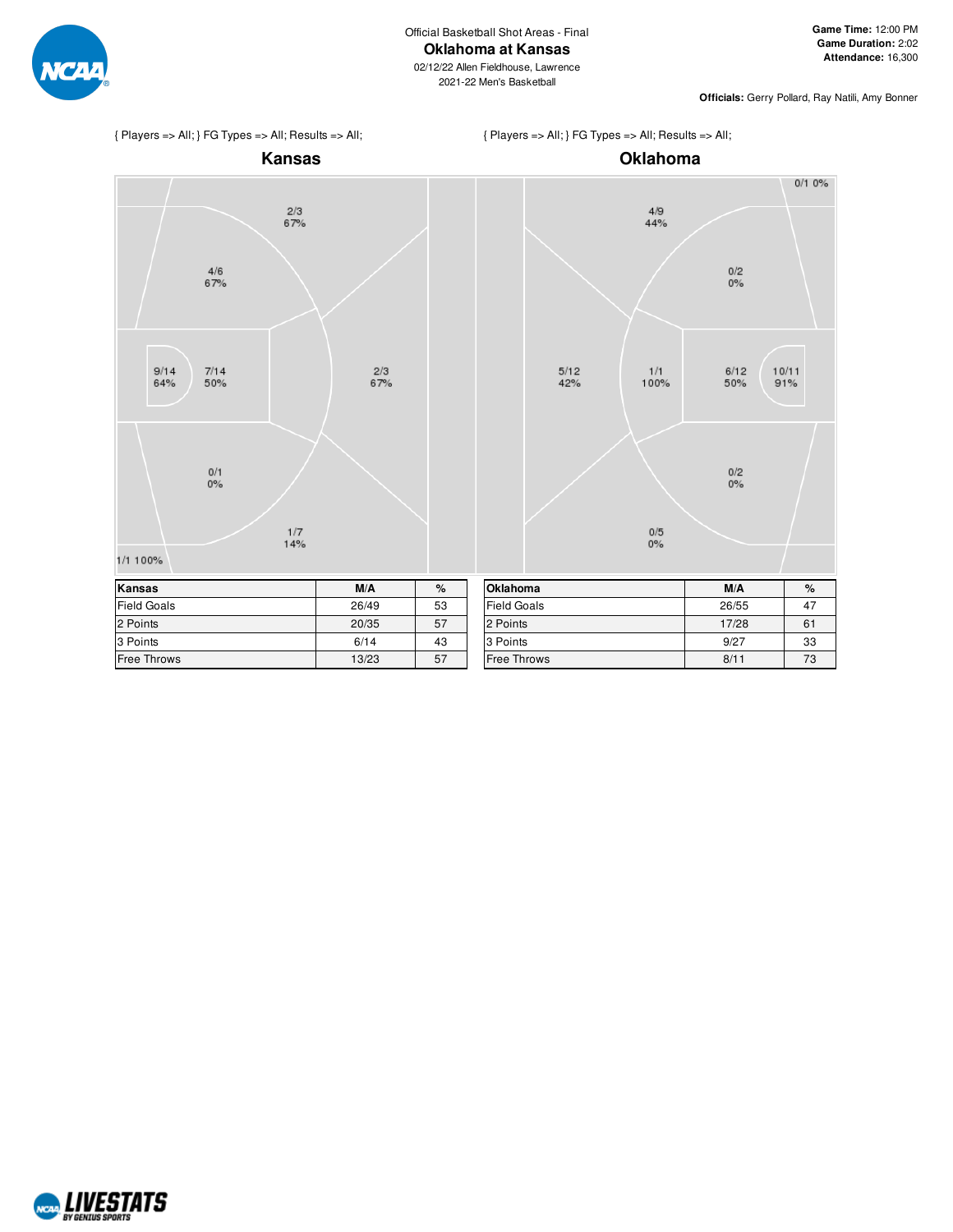

2021-22 Men's Basketball

**Officials:** Gerry Pollard, Ray Natili, Amy Bonner

## **Oklahoma**

| <b>No</b> | Name                 | <b>Mins</b> |       | <b>Score</b> |           |          | <b>Points Diff</b> |       | Points per Min |                | <b>Assists</b> |          | <b>Rebounds</b> | <b>Steals</b>  |     |    | Turnovers      |
|-----------|----------------------|-------------|-------|--------------|-----------|----------|--------------------|-------|----------------|----------------|----------------|----------|-----------------|----------------|-----|----|----------------|
|           |                      | On          | Off   | On           | Off       | On       | Off                | On    | Off            | On             | Off            | On       | Off             | On             | Off | On | Off            |
|           | Jordan Goldwire      | 37:00       | 03:00 | $67 - 64$    | $2 - 7$   | 3        | -5                 | 1.81  | 0.67           | 16             | U              | 26       | 0               | 4              |     |    | $\overline{2}$ |
|           | Jalen Hill           | 28:43       | 11:17 | $56 - 49$    | $13 - 22$ |          | -9                 | 1.95  | 1.15           | 15             |                | 19       | –               |                |     | 6  | 3              |
| 2         | Umoja Gibson         | 20:17       | 19:43 | $32 - 28$    | $37 - 43$ |          | -6                 | .58   | 1.88           | ⇁              | 9              | 12       | 14              | 3              | 2   |    | 5              |
| 3         | Alston Mason         | 10:10       | 29:50 | $24 - 16$    | $45 - 55$ | 8        | $-10$              | 2.36  | 1.51           | 6              | 10             | 9        | 17              | $\overline{2}$ | 3   | 2  |                |
|           | Akol Mawein          | 00:08       | 39:52 | $2 - 0$      | $67 - 71$ | 2        | -4                 | 15.00 | 0.68           |                | 15             | $\Omega$ | 26              |                |     |    | 9              |
| 15        | Ethan Chargois       | 10:13       | 29:47 | $12 - 16$    | $57 - 55$ | -4       | $\sim$             | 1.17  | 1.91           | $\overline{2}$ | 14             | 9        | 17              |                |     | 4  | 5              |
| 22        | <b>CJ</b> Noland     | 14:11       | 25:49 | $20 - 28$    | $49 - 43$ | -8       | 6                  | 1.41  | 1.90           | 3              | 13             | 10       | 16              |                |     |    | 5              |
| 34        | Jacob Groves         | 15:08       | 24:52 | $22 - 36$    | $47 - 35$ | $-14$    | 12                 | 1.45  | 1.89           | 3              | 13             |          | 19              |                |     | 4  | 5              |
| 35        | <b>Tanner Groves</b> | 29:39       | 10:21 | $55 - 55$    | $14 - 16$ | $\Omega$ | $-2$               | 1.85  | 1.35           | 13             | 3              | 17       | 9               | 3              | 2   |    | 4              |
| 55        | Elijah Harkless      | 34:31       | 05:29 | $55 - 63$    | $14 - 8$  | -8       |                    | I.59  | 2.55           | 14             | 2              | 21       | 5               | 5              |     |    | $\Omega$       |

#### **Kansas**

| <b>No</b>      | Name                |       | <b>Mins</b> | <b>Score</b> |           |      | <b>Points Diff</b> |      | Points per Min |                | <b>Assists</b> |    | <b>Rebounds</b> |                | <b>Steals</b>  |                | <b>Turnovers</b> |
|----------------|---------------------|-------|-------------|--------------|-----------|------|--------------------|------|----------------|----------------|----------------|----|-----------------|----------------|----------------|----------------|------------------|
|                |                     | On    | Off         | On           | Off       | On   | Off                | On   | Off            | On             | Off            | On | Off             | On             | Off            | On             | Off              |
|                | Joseph Yesufu       | 03:54 | 36:06       | $2 - 8$      | $69 - 61$ | -6   | 8                  | 0.51 | 1.91           | $\Omega$       | 10             |    | 32              |                | 3              | ∩              | 8                |
| $\overline{2}$ | Christian Braun     | 36:23 | 03:37       | $66 - 60$    | $5 - 9$   | 6    | -4                 | 1.81 | 1.38           | 9              |                | 31 |                 | 3              | $\Omega$       | 8              | $\overline{2}$   |
| 3              | Dajuan Harris       | 39:04 | 00:56       | $71 - 69$    | $0 - 0$   | 2    |                    | .82  | 0.00           | 10             | 0              | 32 |                 | 3              | $\Omega$       | 9              |                  |
| 10             | Jalen Wilson        | 38:10 | 01:50       | $71 - 65$    | $0 - 4$   | 6    | -4                 | .86  | 0.00           | 10             | $\Omega$       | 32 | $\Omega$        | 3              | $\Omega$       | 10             | $\Omega$         |
| 21             | Zach Clemence       | 08:59 | 31:01       | $18 - 12$    | $53 - 57$ | 6    | -4                 | 2.00 | 1.71           | 2              | 8              | 8  | 24              |                | $\overline{c}$ |                | 9                |
| 24             | KJ Adams, Jr.       | 05:32 | 34:28       | $11 - 9$     | $60 - 60$ | 2    |                    | .99  | 1.74           | $\overline{2}$ | 8              |    | 28              | 0              | 3              |                | 9                |
| 30             | Ochai Agbaji        | 37:40 | 02:20       | $66 - 65$    | $5 - 4$   |      |                    | .75  | 2.14           | 9              |                | 31 |                 | 3              | $\Omega$       | 10             |                  |
| 33             | David McCormack     | 17:43 | 22:17       | $33 - 37$    | $38 - 32$ | $-4$ | 6                  | 86.1 | 1.71           | 6              | 4              | 14 | 18              | $\overline{2}$ |                | 6              | 4                |
| 44             | Mitch Lightfoot     | 07:46 | 32:14       | $9 - 11$     | $62 - 58$ | $-2$ | 4                  | 1.16 | 1.92           | $\Omega$       | 10             | 6  | 26              |                | 3              | $\overline{c}$ | 8                |
| 55             | Jalen Coleman-Lands | 04:49 | 35:11       | $8 - 9$      | $63 - 60$ | -1   | 3                  | 1.66 | 1.79           | $\overline{2}$ | 8              | 2  | 30              | 0              | 3              |                | 9                |

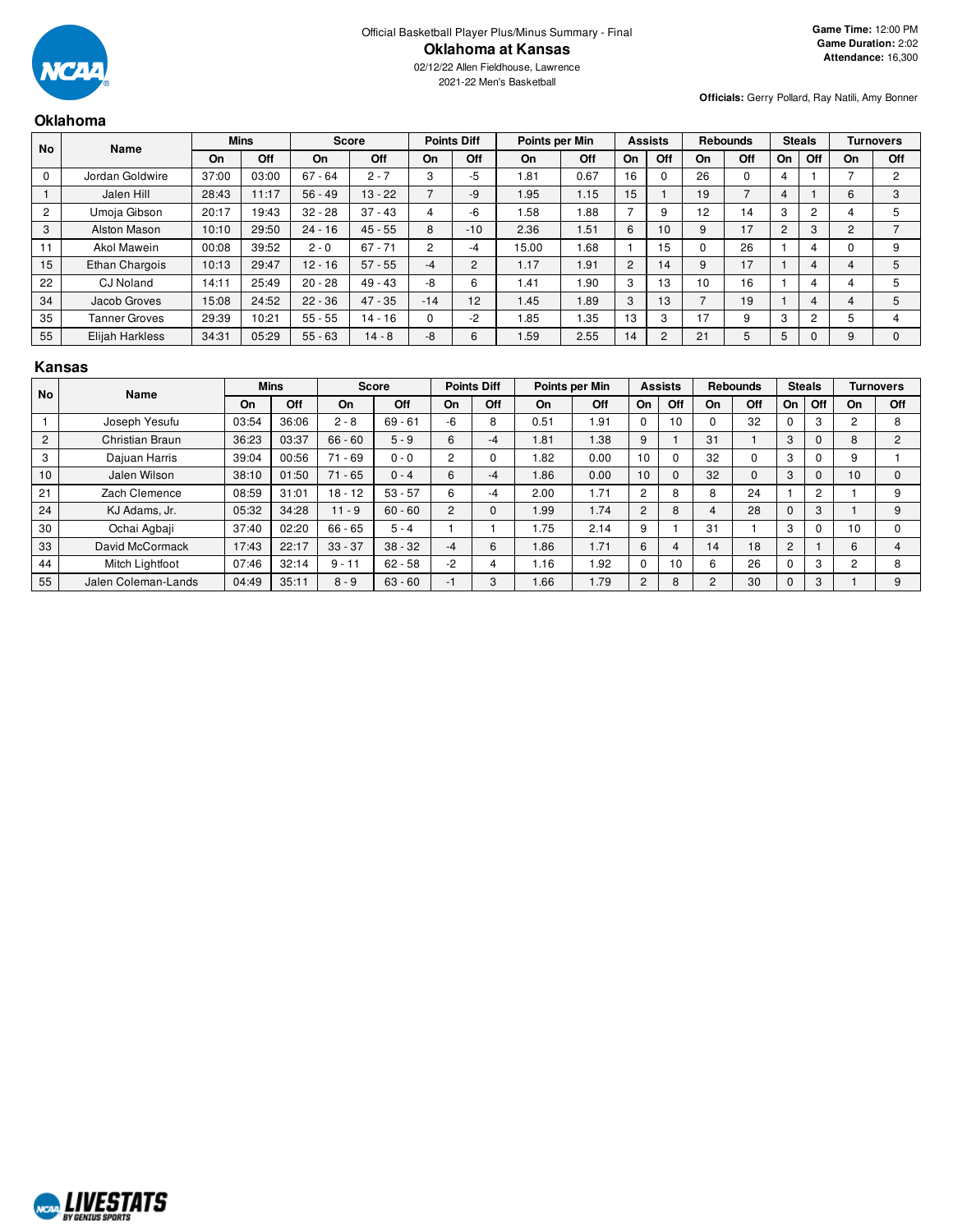

**Officials:** Gerry Pollard, Ray Natili, Amy Bonner

# Players => AllFG Types=>AllResults=>All **Oklahoma**







| <b>Oklahoma</b>    | M/A   | %  | <b>Oklahoma</b>            | M/A       | %   |
|--------------------|-------|----|----------------------------|-----------|-----|
| <b>Field Goals</b> | 26/55 | 47 | <b>Points in the Paint</b> | 32(16/23) | 70  |
| 2 Points           | 17/28 | 61 | <b>Fast Break Points</b>   | 2(1/1)    | 100 |
| 3 Points           | 9/27  | 33 | Second Chance Points       | 3(2/5)    | 40  |
| <b>Free Throws</b> | 8/11  | 73 | <b>Effective FG%</b>       | 55        |     |

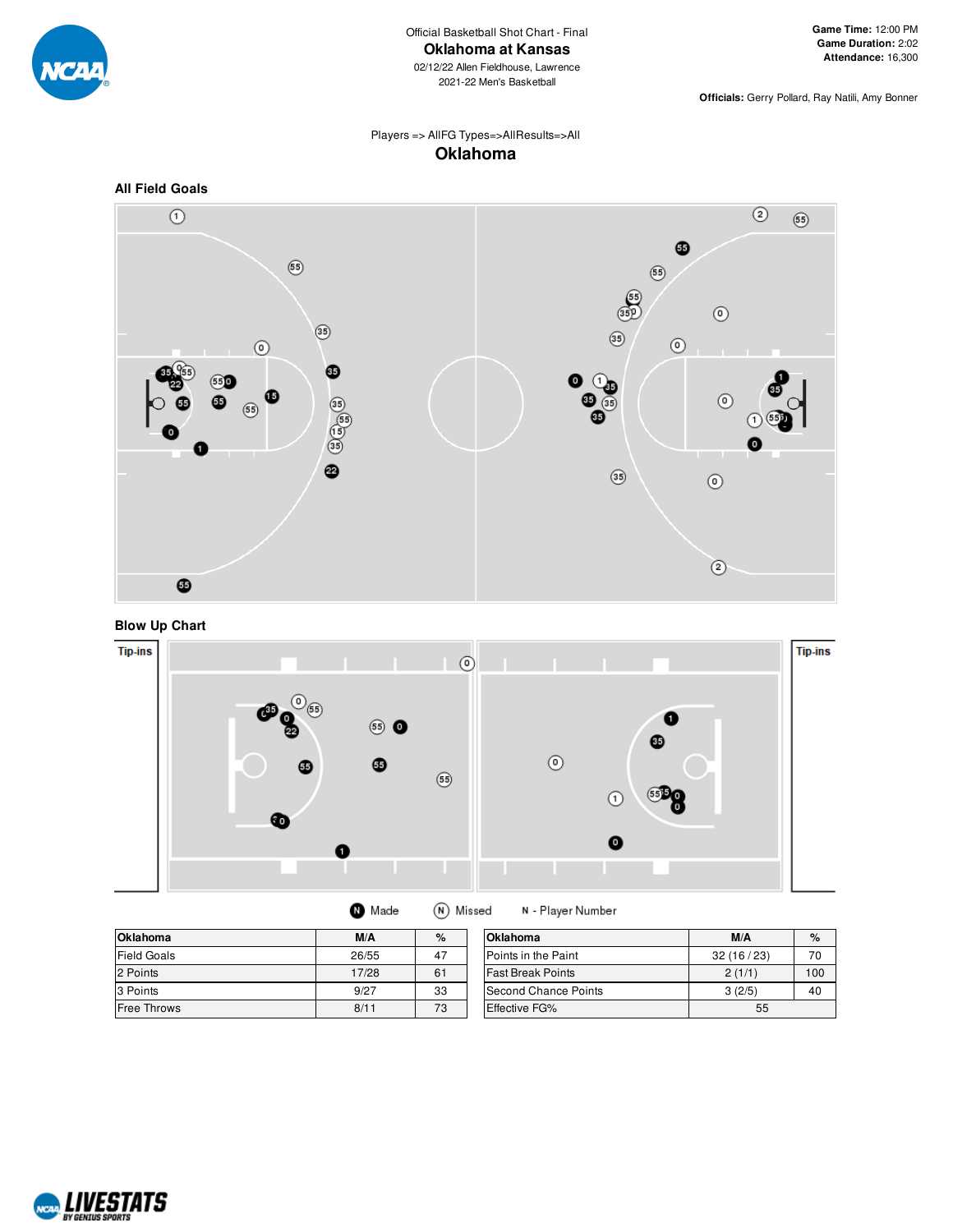

02/12/22 Allen Fieldhouse, Lawrence 2021-22 Men's Basketball

**Officials:** Gerry Pollard, Ray Natili, Amy Bonner

#### Players => AllFG Types=>AllResults=>All **Kansas**









| Kansas             | M/A   | %  | Kansas                   | M/A       | %   |
|--------------------|-------|----|--------------------------|-----------|-----|
| <b>Field Goals</b> | 26/49 | 53 | Points in the Paint      | 32(16/28) | 57  |
| 2 Points           | 20/35 | 57 | <b>Fast Break Points</b> | 6(3/3)    | 100 |
| 3 Points           | 6/14  | 43 | Second Chance Points     | 11(7/11)  | 64  |
| Free Throws        | 13/23 | 57 | Effective FG%            | 59        |     |

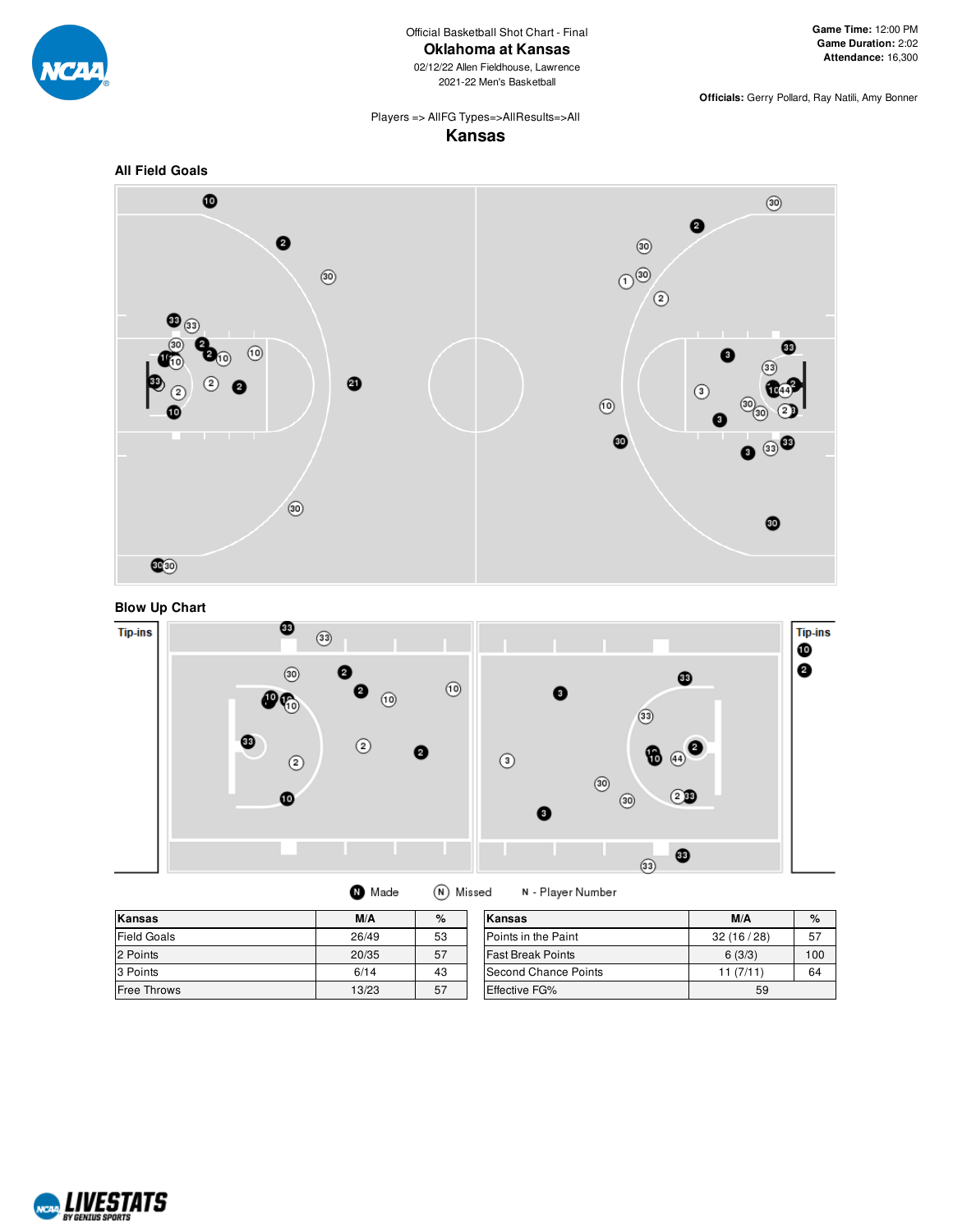

# Official Basketball Rotations Summary - Final **Oklahoma at Kansas**

**Officials:** Gerry Pollard, Ray Natili, Amy Bonner

## **Oklahoma**

| Lineup                                                                        | Quarter<br>On  | Time<br>On | Quarter<br>Off | Time<br>Off | Time on<br>Court | <b>Score</b> | <b>Score</b><br><b>Diff</b> |                |              |                | <b>Reb StI Tov Ass</b> | <b>PPP</b> |
|-------------------------------------------------------------------------------|----------------|------------|----------------|-------------|------------------|--------------|-----------------------------|----------------|--------------|----------------|------------------------|------------|
| 0- Goldwire J/ 1- Hill J/ 2- Gibson U/ 35- Groves T/ 55- Harkless E/          | $\mathbf{1}$   | 20:00      | $\mathbf{1}$   | 14:46       | 05:14            | $9-9$        | $\Omega$                    | $\mathbf{1}$   | $\mathbf{1}$ | $\mathbf 0$    | 3                      | 1.2857     |
| 2- Gibson U/3- Mason A/15- Chargois E/34- Groves J/55- Harkless E/            | $\mathbf{1}$   | 14:46      | $\mathbf{1}$   | 13:29       | 01:17            | $2 - 2$      | $\Omega$                    | $\Omega$       | $\mathbf{0}$ | $\mathbf 0$    | $\mathbf 0$            | 0.6667     |
| 0- Goldwire J/3- Mason A/15- Chargois E/34- Groves J/55- Harkless<br>F/       | $\mathbf{1}$   | 13:29      | $\mathbf{1}$   | 11:39       | 01:50            | $4 - 0$      | 4                           | $\overline{c}$ | $\Omega$     | $\Omega$       | $\Omega$               | 2.0000     |
| 0- Goldwire J/ 1- Hill J/ 2- Gibson U/ 22- Noland C/ 35- Groves T/            | $\mathbf{1}$   | 11:39      | $\mathbf{1}$   | 09:13       | 02:26            | $7 - 5$      | $\overline{2}$              | $\mathbf 0$    | $\mathbf 0$  | $\mathbf 0$    | $\mathbf{1}$           | 2.3333     |
| 0- Goldwire J/ 1- Hill J/ 2- Gibson U/ 35- Groves T/ 55- Harkless E/          | $\mathbf{1}$   | 09:13      | $\mathbf{1}$   | 08:18       | 00:55            | $2 - 0$      | $\overline{c}$              | $\mathbf 0$    | $\mathbf 0$  | $\mathbf 0$    | 1                      | 2.0000     |
| 0- Goldwire J/ 1- Hill J/ 3- Mason A/ 35- Groves T/ 55- Harkless E/           | $\mathbf{1}$   | 08:18      | $\mathbf{1}$   | 08:18       | 00:00            | $0-0$        | $\Omega$                    | $\mathbf 0$    | $\mathbf 0$  | $\mathbf 0$    | $\Omega$               | 0.0000     |
| 0- Goldwire J/ 1- Hill J/ 3- Mason A/ 15- Chargois E/ 55- Harkless E/         | $\mathbf{1}$   | 08:18      | $\mathbf{1}$   | 07:44       | 00:34            | $0-0$        | 0                           | $\mathbf{1}$   | $\mathbf 0$  | $\mathbf 0$    | $\mathbf 0$            | 0.0000     |
| 0- Goldwire J/2- Gibson U/15- Chargois E/34- Groves J/55- Harkless<br>F/      | $\mathbf{1}$   | 07:44      | $\mathbf{1}$   | 07:31       | 00:13            | $0-0$        | $\Omega$                    | $\mathbf{1}$   | $\mathbf 0$  | $\mathbf{1}$   | $\Omega$               | 0.0000     |
| 2- Gibson U/3- Mason A/15- Chargois E/34- Groves J/55- Harkless E/            | $\mathbf{1}$   | 07:31      | $\mathbf{1}$   | 06:16       | 01:15            | $0 - 4$      | $-4$                        | $\Omega$       | $\mathbf{1}$ | $\mathbf{1}$   | $\Omega$               | 0.0000     |
| 0- Goldwire J/ 1- Hill J/ 2- Gibson U/ 35- Groves T/ 55- Harkless E/          | $\mathbf{1}$   | 06:16      | $\mathbf{1}$   | 05:56       | 00:20            | $0-0$        | $\mathbf 0$                 | $\mathbf 0$    | $\mathbf{0}$ | $\mathbf 0$    | $\Omega$               | 0.0000     |
| 0- Goldwire J/ 1- Hill J/ 22- Noland C/ 35- Groves T/ 55- Harkless E/         | $\mathbf{1}$   | 05:56      | $\mathbf{1}$   | 04:09       | 01:47            | $2 - 2$      | $\mathbf 0$                 | $\overline{c}$ | $\mathbf{1}$ | $\mathbf{1}$   | $\Omega$               | 0.6024     |
| 0- Goldwire J/ 1- Hill J/ 2- Gibson U/ 22- Noland C/ 35- Groves T/            | $\mathbf{1}$   | 04:09      | $\mathbf{1}$   | 03:22       | 00:47            | $3-0$        | 3                           | $\overline{2}$ | $\mathbf 0$  | $\mathbf 0$    | $\Omega$               | 2.0833     |
| 0- Goldwire J/ 1- Hill J/ 22- Noland C/ 35- Groves T/ 55- Harkless E/         | $\mathbf{1}$   | 03:22      | $\mathbf{1}$   | 02:41       | 00:41            | $3 - 2$      | $\mathbf{1}$                | $\mathbf 0$    | $\mathbf 0$  | $\mathbf 0$    | $\mathbf{1}$           | 3.0000     |
| 0- Goldwire J/22- Noland C/34- Groves J/35- Groves T/55- Harkless<br>F/       | $\mathbf{1}$   | 02:41      | $\overline{2}$ | 20:00       | 02:41            | $2 - 7$      | $-5$                        | $\mathbf{1}$   | 0            | $\mathbf 0$    | $\Omega$               | 0.6667     |
| 0- Goldwire J/ 1- Hill J/ 2- Gibson U/ 35- Groves T/ 55- Harkless E/          | $\overline{2}$ | 20:00      | $\overline{c}$ | 18:28       | 01:32            | $3-0$        | 3                           | $\mathbf{1}$   | $\mathbf{1}$ | $\mathbf 0$    | $\Omega$               | 1.0870     |
| 0- Goldwire J/ 1- Hill J/ 34- Groves J/ 35- Groves T/ 55- Harkless E/         | $\overline{2}$ | 18:28      | $\overline{c}$ | 15:43       | 02:45            | $8 - 9$      | $-1$                        | $\mathbf 0$    | $\mathbf 0$  | $\mathbf 0$    | $\overline{2}$         | 2.0000     |
| 0- Goldwire J/ 15- Chargois E/ 22- Noland C/ 34- Groves J/ 55-<br>Harkless E/ | $\overline{2}$ | 15:43      | $\overline{2}$ | 14:22       | 01:21            | $0 - 6$      | $-6$                        | $\Omega$       | $\mathbf 0$  | $\mathbf{1}$   | $\Omega$               | 0.0000     |
| 0- Goldwire J/ 1- Hill J/ 2- Gibson U/ 15- Chargois E/ 34- Groves J/          | $\overline{c}$ | 14:22      | $\overline{c}$ | 12:28       | 01:54            | $4 - 2$      | $\overline{2}$              | $\overline{2}$ | $\mathbf 0$  | $\mathbf 0$    | $\mathbf{1}$           | 2.1277     |
| 1- Hill J/2- Gibson U/3- Mason A/35- Groves T/55- Harkless E/                 | $\overline{2}$ | 12:28      | $\overline{c}$ | 12:00       | 00:28            | $0 - 1$      | $-1$                        | $\mathbf 0$    | $\mathbf 0$  | $\mathbf{1}$   | $\Omega$               | 0.0000     |
| 0- Goldwire J/ 1- Hill J/ 3- Mason A/ 35- Groves T/ 55- Harkless E/           | $\overline{2}$ | 12:00      | $\overline{2}$ | 11:26       | 00:34            | $3-0$        | 3                           | $\mathbf{1}$   | $\mathbf 0$  | $\mathbf 0$    | $\mathbf{1}$           | 3.0000     |
| 0- Goldwire J/3- Mason A/34- Groves J/35- Groves T/55- Harkless E/            | $\overline{c}$ | 11:26      | $\overline{c}$ | 10:44       | 00:42            | $2 - 3$      | $-1$                        | $\mathbf 0$    | $\mathbf 0$  | $\mathbf 0$    | $\Omega$               | 2.0000     |
| 0- Goldwire J/3- Mason A/22- Noland C/35- Groves T/55- Harkless E/            | $\overline{c}$ | 10:44      | $\overline{c}$ | 08:46       | 01:58            | $3-0$        | 3                           | 3              | $\mathbf 0$  | $\mathbf 0$    | $\mathbf{1}$           | 0.7500     |
| 0- Goldwire J/ 1- Hill J/ 22- Noland C/ 35- Groves T/ 55- Harkless E/         | $\overline{2}$ | 08:46      | $\overline{2}$ | 06:16       | 02:30            | $0 - 6$      | -6                          | $\overline{c}$ | $\mathbf{0}$ | $\overline{c}$ | $\Omega$               | 0.0000     |
| 0- Goldwire J/ 1- Hill J/ 2- Gibson U/ 35- Groves T/ 55- Harkless E/          | $\overline{2}$ | 06:16      | $\mathbf{2}$   | 04:57       | 01:19            | $0 - 2$      | $-2$                        | $\mathbf{1}$   | $\mathbf 0$  | $\mathbf 0$    | $\mathbf{0}$           | 0.0000     |
| 0- Goldwire J/ 1- Hill J/ 2- Gibson U/34- Groves J/35- Groves T/              | $\overline{2}$ | 04:57      | $\overline{c}$ | 04:35       | 00:22            | $0 - 1$      | $-1$                        | $\mathbf{1}$   | $\mathbf 0$  | $\mathbf 0$    | $\Omega$               | 0.0000     |
| 0- Goldwire J/ 1- Hill J/ 34- Groves J/ 35- Groves T/ 55- Harkless E/         | $\overline{2}$ | 04:35      | $\overline{2}$ | 03:47       | 00:48            | $0 - 2$      | $-2$                        | $\Omega$       | $\mathbf 0$  | $\mathbf{1}$   | $\Omega$               | 0.0000     |
| 0- Goldwire J/ 1- Hill J/ 2- Gibson U/ 15- Chargois E/ 55- Harkless E/        | $\overline{2}$ | 03:47      | $\overline{c}$ | 01:58       | 01:49            | $2 - 2$      | $\mathbf 0$                 | 3              | $\pmb{0}$    | $\mathbf{1}$   | $\mathbf{1}$           | 0.6667     |
| 0- Goldwire J/ 1- Hill J/ 2- Gibson U/ 35- Groves T/ 55- Harkless E/          | $\overline{2}$ | 01:58      | $\overline{2}$ | 01:32       | 00:26            | $0-0$        | $\mathbf{0}$                | $\mathbf 0$    | $\mathbf 0$  | $\mathbf 0$    | $\Omega$               | 0.0000     |
| 0- Goldwire J/ 1- Hill J/ 3- Mason A/ 35- Groves T/ 55- Harkless E/           | $\overline{c}$ | 01:32      | $\mathbf{2}$   | 00:23       | 01:09            | $8 - 5$      | 3                           | $\mathbf{2}$   | $\mathbf 0$  | $\mathbf 0$    | 3                      | 2.0000     |
| 0- Goldwire J/ 1- Hill J/ 3- Mason A/ 11- Mawein A/ 55- Harkless E/           | $\overline{2}$ | 00:23      | $\overline{c}$ | 00:14       | 00:08            | $2 - 0$      | $\overline{c}$              | $\mathbf 0$    | 1            | 0              | $\mathbf{1}$           | 2.0000     |
| 0- Goldwire J/ 1- Hill J/ 3- Mason A/ 35- Groves T/ 55- Harkless E/           | $\overline{c}$ | 00:14      | $\overline{c}$ | 00:00       | 00:15            | $0 - 1$      | $-1$                        | $\mathsf 0$    | $\mathbf 0$  | $\Omega$       | $\Omega$               | 0.0000     |

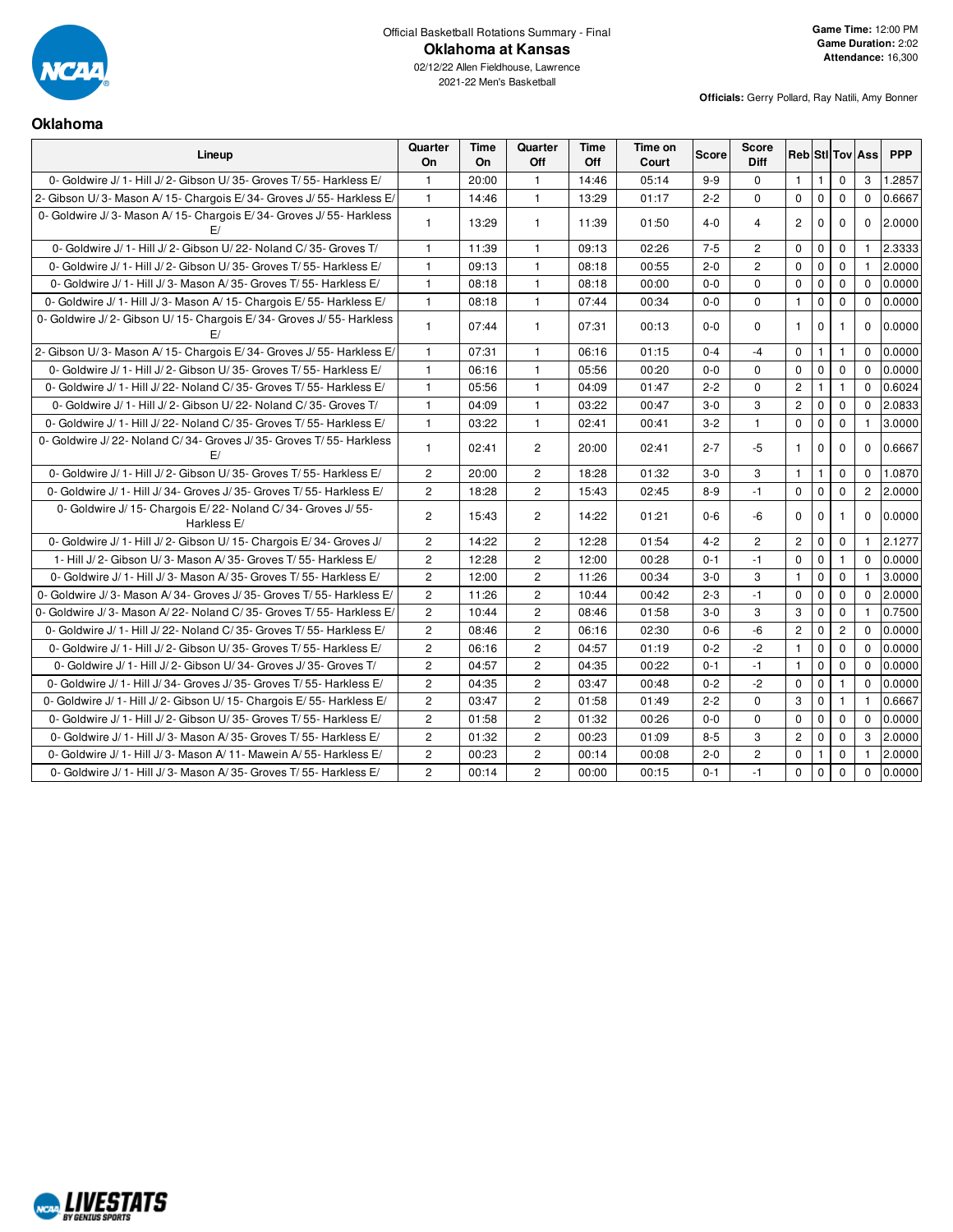

## Official Basketball Rotations Summary - Final **Oklahoma at Kansas**

**Officials:** Gerry Pollard, Ray Natili, Amy Bonner

## **Kansas**

| Lineup                                                                               | Quarter<br>On         | <b>Time</b><br>On | Quarter<br>Off | <b>Time</b><br>Off | Time on<br>Court | <b>Score</b> | <b>Score</b><br><b>Diff</b> |                |              |             | <b>Reb</b> Sti Tov Ass | <b>PPP</b> |
|--------------------------------------------------------------------------------------|-----------------------|-------------------|----------------|--------------------|------------------|--------------|-----------------------------|----------------|--------------|-------------|------------------------|------------|
| 2- Braun C/3- Harris D/10- Wilson J/30- Agbaii O/33- McCormack D/                    |                       | 20:00             | $\mathbf{1}$   | 14:46              | 05:14            | $9 - 9$      | $\Omega$                    | 6              | $\mathbf{0}$ | 2           |                        | 1.1421     |
| 2- Braun C/3- Harris D/10- Wilson J/30- Agbaji O/44- Lightfoot M/                    | $\mathbf{1}$          | 14:46             | $\mathbf{1}$   | 13:29              | 01:17            | $2 - 2$      | $\Omega$                    | $\overline{2}$ | $\mathbf{0}$ |             | $\Omega$               | 1.0000     |
| 1- Yesufu J/2- Braun C/3- Harris D/30- Agbaji O/44- Lightfoot M/                     | $\mathbf{1}$          | 13:29             | $\mathbf{1}$   | 11:39              | 01:50            | $0 - 4$      | $-4$                        | $\Omega$       | $\mathbf 0$  | $\Omega$    | $\Omega$               | 0.0000     |
| 1- Yesufu J/3- Harris D/10- Wilson J/30- Agbaji O/33- McCormack D/                   | 1                     | 11:39             | $\mathbf{1}$   | 10:54              | 00:45            | $2 - 2$      | $\Omega$                    | $\mathbf 0$    | $\mathbf{0}$ |             | $\Omega$               | 1.0000     |
| 1- Yesufu J/3- Harris D/10- Wilson J/24- Adams, Jr. K/30- Agbaji O/                  | $\mathbf{1}$          | 10:54             | $\mathbf{1}$   | 10:31              | 00:23            | $0 - 2$      | $-2$                        | $\mathbf 0$    | $\Omega$     | $\Omega$    | $\Omega$               | 0.0000     |
| 3- Harris D/ 10- Wilson J/ 24- Adams, Jr. K/ 30- Agbaji O/ 55- Coleman-<br>Lands J/  |                       | 10:31             |                | 08:18              | 02:13            | $3 - 5$      | $-2$                        | $\Omega$       | $\mathbf 0$  |             |                        | 1.5000     |
| 3- Harris D/ 10- Wilson J/ 30- Agbaji O/ 44- Lightfoot M/ 55- Coleman-<br>Lands $J/$ | 1                     | 08:18             |                | 08:02              | 00:16            | $0 - 0$      | $\Omega$                    | $\mathbf{1}$   | $\Omega$     | $\Omega$    | $\Omega$               | 0.0000     |
| 1- Yesufu J/ 10- Wilson J/ 30- Agbaji O/ 44- Lightfoot M/ 55- Coleman-<br>Lands J/   |                       | 08:02             |                | 08:02              | 00:00            | $0 - 0$      | $\Omega$                    | $\Omega$       | $\Omega$     | $\Omega$    | $\Omega$               | 0.0000     |
| 1- Yesufu J/2- Braun C/10- Wilson J/30- Agbaji O/44- Lightfoot M/                    | 1                     | 08:02             |                | 07:06              | 00:56            | $0 - 0$      | $\Omega$                    | $\Omega$       | $\Omega$     |             | $\Omega$               | 0.0000     |
| 2- Braun C/3- Harris D/10- Wilson J/30- Agbaji O/44- Lightfoot M/                    | 1                     | 07:06             |                | 04:41              | 02:25            | $6 - 2$      | $\overline{4}$              | 3              | $\mathbf 0$  | $\Omega$    | $\Omega$               | 1.5000     |
| 2- Braun C/3- Harris D/10- Wilson J/30- Agbaii O/33- McCormack D/                    | $\mathbf{1}$          | 04:41             | $\overline{1}$ | 03:33              | 01:08            | $0 - 2$      | $-2$                        | $\mathbf{1}$   | $\mathbf{1}$ |             | $\Omega$               | 0.0000     |
| 2- Braun C/3- Harris D/10- Wilson J/33- McCormack D/55- Coleman-<br>Lands $J/$       |                       | 03:33             |                | 02:41              | 00:52            | $2 - 4$      | $-2$                        | $\Omega$       | $\Omega$     | $\Omega$    | $\Omega$               | 2.2727     |
| 2- Braun C/3- Harris D/10- Wilson J/24- Adams, Jr. K/30- Agbaji O/                   | 1                     | 02:41             | $\overline{c}$ | 20:00              | 02:41            | $7 - 2$      | 5                           | 3              | $\mathbf 0$  | $\Omega$    |                        | 1.7500     |
| 2- Braun C/3- Harris D/10- Wilson J/30- Agbaii O/33- McCormack D/                    | $\overline{2}$        | 20:00             | $\overline{2}$ | 12:28              | 07:32            | $17 - 15$    | $\overline{c}$              | 5              |              |             | $\overline{4}$         | 1.5625     |
| 2- Braun C/3- Harris D/10- Wilson J/30- Agbaji O/44- Lightfoot M/                    | $\overline{2}$        | 12:28             | $\overline{2}$ | 11:26              | 01:02            | $1 - 3$      | $-2$                        | $\mathbf 0$    | $\mathbf 0$  | $\mathbf 0$ | $\Omega$               | 1.1364     |
| 2- Braun C/3- Harris D/10- Wilson J/30- Agbaii O/33- McCormack D/                    | $\overline{2}$        | 11:26             | $\overline{2}$ | 09:14              | 02:12            | $3 - 5$      | $-2$                        | $\overline{2}$ | $\Omega$     |             |                        | 0.6000     |
| 2- Braun C/3- Harris D/10- Wilson J/21- Clemence Z/30- Agbaji O/                     | $\overline{2}$        | 09:14             | $\overline{2}$ | 07:44              | 01:30            | $3-0$        | 3                           | $\overline{2}$ | $\mathbf{0}$ | $\Omega$    |                        | 2.0833     |
| 2- Braun C/3- Harris D/10- Wilson J/21- Clemence Z/55- Coleman-<br>Lands J/          | $\overline{c}$        | 07:44             | $\overline{c}$ | 06:16              | 01:28            | $3 - 0$      | 3                           | -1             | 0            | $\Omega$    |                        | 1.5000     |
| 2- Braun C/3- Harris D/10- Wilson J/21- Clemence Z/30- Agbaji O/                     | $\overline{2}$        | 06:16             | $\overline{2}$ | 00:14              | 06:01            | $12 - 12$    | $\Omega$                    | 5              |              |             | $\Omega$               | 1.1194     |
| 2- Braun C/3- Harris D/10- Wilson J/24- Adams, Jr. K/30- Agbaji O/                   | $\mathbf{2}^{\prime}$ | 00:14             | $\overline{c}$ | 00:00              | 00:15            | $1 - 0$      |                             | $\mathbf{1}$   | $\mathbf 0$  | $\Omega$    | $\Omega$               | 2.2727     |

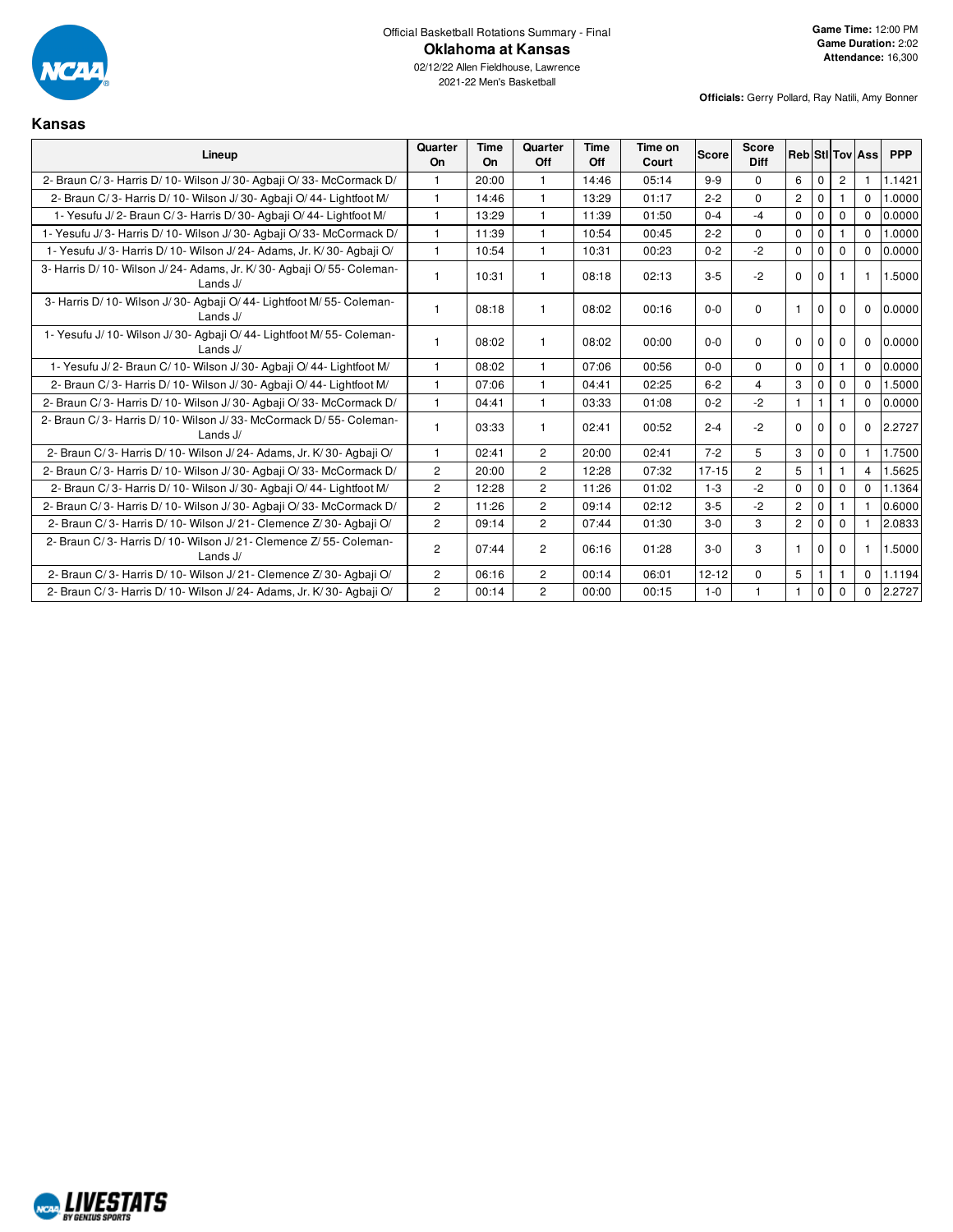

02/12/22 Allen Fieldhouse, Lawrence 2021-22 Men's Basketball

| <b>Oklahoma</b>                                                            |             |              |                   |         |                |                  |             |          |            |
|----------------------------------------------------------------------------|-------------|--------------|-------------------|---------|----------------|------------------|-------------|----------|------------|
| Lineup                                                                     | <b>Time</b> | <b>Score</b> | <b>Score Diff</b> | Pts/Min | Reb            | StI <sup>I</sup> | Tov         | Ass      | <b>PPP</b> |
| 0- Goldwire J/ 1- Hill J/ 2- Gibson U/ 35- Groves T/ 55- Harkless E/       | 09:46       | $14 - 11$    | 3                 | 1.4334  | 3              | 2                | $\Omega$    | 4        | 1.1475     |
| 0- Goldwire J/ 1- Hill J/ 22- Noland C/ 35- Groves T/ 55- Harkless E/      | 04:58       | $5 - 10$     | $-5$              | 1.0067  | 4              |                  | 3           |          | 0.6010     |
| 0- Goldwire J/ 1- Hill J/ 34- Groves J/ 35- Groves T/ 55- Harkless E/      | 03:33       | $8 - 11$     | $-3$              | 2.2535  | $\Omega$       | $\Omega$         |             | 2        | 1.6000     |
| 0- Goldwire J/ 1- Hill J/ 2- Gibson U/ 22- Noland C/ 35- Groves T/         | 03:13       | $10-5$       | 5                 | 3.1088  | $\overline{c}$ | $\Omega$         | $\Omega$    |          | 2.2523     |
| 0- Goldwire J/22- Noland C/34- Groves J/35- Groves T/55- Harkless E/       | 02:41       | $2 - 7$      | $-5$              | 0.7453  |                | $\Omega$         | $\Omega$    | 0        | 0.6667     |
| 2- Gibson U/3- Mason A/15- Chargois E/34- Groves J/55- Harkless E/         | 02:32       | $2 - 6$      | $-4$              | 0.7895  | $\Omega$       |                  |             | $\Omega$ | 0.4000     |
| 0- Goldwire J/ 1- Hill J/ 3- Mason A/ 35- Groves T/ 55- Harkless E/        | 01:58       | $11 - 6$     | 5                 | 5.5932  | 3              | $\Omega$         | $\Omega$    | 4        | 1.8333     |
| 0- Goldwire J/3- Mason A/22- Noland C/35- Groves T/55- Harkless E/         | 01:58       | $3-0$        | 3                 | 1.5254  | 3              | $\Omega$         | $\mathbf 0$ |          | 0.7500     |
| 0- Goldwire J/ 1- Hill J/ 2- Gibson U/ 15- Chargois E/ 34- Groves J/       | 01:54       | $4 - 2$      | $\overline{2}$    | 2.1053  | $\overline{c}$ | $\Omega$         | $\mathbf 0$ |          | 2.1277     |
| 0- Goldwire J/3- Mason A/15- Chargois E/34- Groves J/55- Harkless E/       | 01:50       | $4 - 0$      | $\overline{4}$    | 2.1818  | $\overline{c}$ | $\Omega$         | $\Omega$    | $\Omega$ | 2.0000     |
| 0- Goldwire J/ 1- Hill J/ 2- Gibson U/ 15- Chargois E/ 55- Harkless E/     | 01:49       | $2 - 2$      | $\Omega$          | 1.1009  | 3              | $\Omega$         |             |          | 0.6667     |
| 0- Goldwire J/ 15- Chargois E/ 22- Noland C/ 34- Groves J/ 55- Harkless E/ | 01:21       | $0 - 6$      | -6                | 0.0000  | $\mathbf 0$    | $\Omega$         |             | 0        | 0.0000     |
| 0- Goldwire J/3- Mason A/34- Groves J/35- Groves T/55- Harkless E/         | 00:42       | $2 - 3$      | -1                | 2.8571  | $\Omega$       | $\Omega$         | $\mathbf 0$ | 0        | 2.0000     |
| 0- Goldwire J/ 1- Hill J/ 3- Mason A/ 15- Chargois E/ 55- Harkless E/      | 00:34       | $0 - 0$      | $\Omega$          | 0.0000  |                | $\Omega$         | $\mathbf 0$ | $\Omega$ | 0.0000     |
| 1- Hill J/2- Gibson U/3- Mason A/35- Groves T/55- Harkless E/              | 00:28       | $0 - 1$      | $-1$              | 0.0000  | $\Omega$       | $\Omega$         |             | $\Omega$ | 0.0000     |
| 0- Goldwire J/ 1- Hill J/ 2- Gibson U/34- Groves J/35- Groves T/           | 00:22       | $0 - 1$      | $-1$              | 0.0000  |                | $\Omega$         | $\mathbf 0$ | 0        | 0.0000     |
| 0- Goldwire J/2- Gibson U/15- Chargois E/34- Groves J/55- Harkless E/      | 00:13       | $0 - 0$      | $\Omega$          | 0.0000  |                | $\Omega$         |             | $\Omega$ | 0.0000     |
| 0- Goldwire J/1- Hill J/3- Mason A/11- Mawein A/55- Harkless E/            | 00:08       | $2 - 0$      | $\overline{2}$    | 15.0000 | $\Omega$       |                  | $\mathbf 0$ |          | 2.0000     |